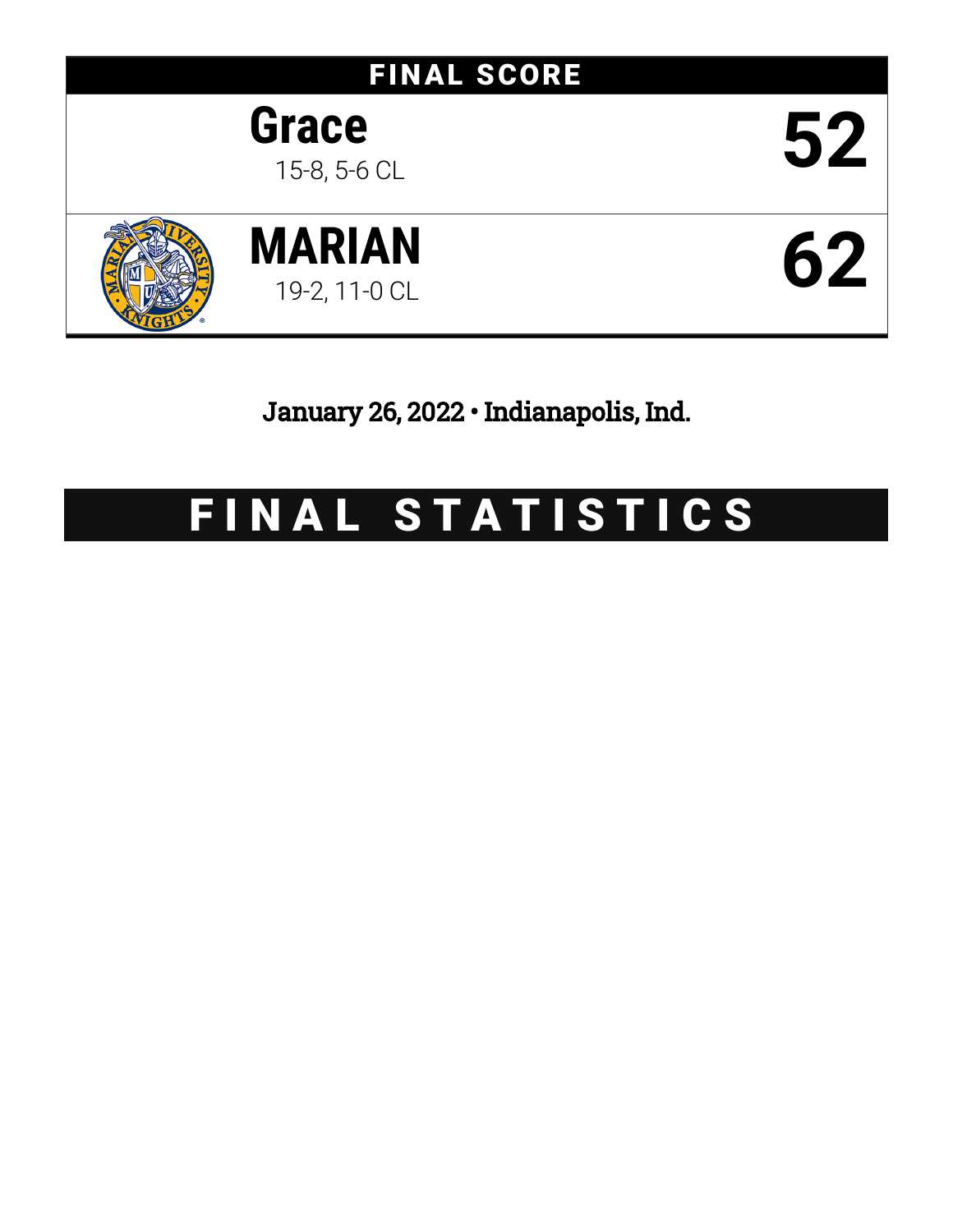# **Official Box Score Grace vs MARIAN Game Totals -- Final Statistics January 26, 2022 at Indianapolis, Ind.**



|     | Grace 52               | Record: 15-8, 5-6 CL |            |          |          |           |                |             |          |                |              |          |            |                |                 |                |
|-----|------------------------|----------------------|------------|----------|----------|-----------|----------------|-------------|----------|----------------|--------------|----------|------------|----------------|-----------------|----------------|
| No. | Plaver                 | S.                   | <b>Pts</b> | FG.      | 3FG      | FТ        | 0R             | DR          | TR       | <b>PF</b>      | A            | TO       | <b>Blk</b> | Stl            | Min             | $+/-$          |
| 03  | RYMAN, MADDIE          | g                    |            | 22 8-17  | $2 - 4$  | $4 - 7$   | 0              | 4           | 4        | 0              |              | 3        | $\Omega$   | $\overline{2}$ | 38              | $-3$           |
| 25  | <b>MCMAHON, KENZIE</b> | g                    | 4          | $2 - 6$  | $0 - 0$  | $0-0$     | 6              | 6           | 12       | 4              |              | 3        | $\Omega$   | 3              | 40              | $-10$          |
| 34  | PATTON, KAYLEE         |                      | 4          | $1 - 6$  | $0 - 2$  | $2 - 2$   | 0              | 1           | 1        | 2              | $\Omega$     | 3        | $\Omega$   |                | 35              | $-12$          |
| 42  | FELDMAN, KARLEE        | $\mathbf{C}$         | 16         | 6-13     | $0 - 0$  | $4-6$     |                | 12          | 19       | $\overline{4}$ | $\mathbf{0}$ | 6        | 2          | $\Omega$       | 32 <sup>°</sup> | $-10$          |
| 43  | POOR, KIERSTEN         | g                    | 6          | $2 - 11$ | $0 - 4$  | $2 - 2$   | 2              |             | 3        | 0              | 3            | 2        | $\Omega$   | $2^{\circ}$    | 38              | $-7$           |
| 10  | <b>RYMAN, KENSIE</b>   |                      | $\Omega$   | $0 - 1$  | $0 - 1$  | $0 - 0$   | 0              | $\Omega$    | $\Omega$ | $\Omega$       | $\Omega$     | $\Omega$ | $\Omega$   | $\Omega$       | 4               | $-10$          |
| 21  | MURPHY, PEYTON         |                      | 0          | $0 - 5$  | $0 - 1$  | $0 - 0$   | $\mathcal{P}$  | 2           | 4        | 0              | $\mathbf{0}$ | 1        |            | 0              | 13              | $\overline{2}$ |
|     | <b>TEAM</b>            |                      |            |          |          |           | $\overline{2}$ | $\mathbf 0$ | 2        | - 0            |              | 1        |            |                |                 |                |
|     | <b>TOTALS</b>          |                      |            | 52 19-59 | $2 - 12$ | $12 - 17$ | 19             | 26          | 45       | 10             | 5            | 19       | 3          |                | 8 200           |                |

| <b>Shooting By Period</b> |  |
|---------------------------|--|
|                           |  |

| Period   | FG        | FG%   | 3FG      | 3FG%  | FT        | FT%   |
|----------|-----------|-------|----------|-------|-----------|-------|
| 1st Qtr  | $8 - 16$  | 50%   | $0 - 1$  | 00%   | $2 - 3$   | 67%   |
| 2nd Qtr  | $2 - 15$  | 13%   | $0 - 4$  | 00%   | $4-6$     | 67%   |
| 3rd Qtr  | $5 - 14$  | 36%   | $1 - 3$  | 33%   | $4 - 4$   | 100%  |
| 4th Qtr  | $4 - 14$  | 29%   | $1 - 4$  | 25%   | $2 - 4$   | 50%   |
| 1st Half | $10 - 31$ | 32%   | $0 - 5$  | 00%   | $6-9$     | 67%   |
| 2nd Half | $9 - 28$  | 32%   | $2 - 7$  | 29%   | $6 - 8$   | 75%   |
| Game     | 19-59     | 32.2% | $2 - 12$ | 16.7% | $12 - 17$ | 70.6% |

*Deadball Rebounds:* 2,0 *Last FG:* 4th-00:31 *Largest lead:* By 5 at 1st-02:08 *Technical Fouls:* None.

|                  | <b>MARIAN 62</b>        |   | Record: 19-2, 11-0 CL |           |          |          |               |           |                       |                       |                |          |              |     |       |       |
|------------------|-------------------------|---|-----------------------|-----------|----------|----------|---------------|-----------|-----------------------|-----------------------|----------------|----------|--------------|-----|-------|-------|
| No.              | Player                  | S | Pts                   | FG        | 3FG      | FT       | 0R            | <b>DR</b> | TR                    | PF                    |                | A TO     | <b>BIK</b>   | Stl | Min   | $+/-$ |
| 01               | <b>WEHNER, JAYLA</b>    | g | 5                     | $2 - 6$   | $1 - 3$  | $0-0$    | 0             | 0         | $\mathbf 0$           | $\mathbf{2}^{\prime}$ | 0              |          | 0            |     | 37    | 7     |
| 03               | DOWNARD, ABBY           | g | 21                    | $10 - 15$ | $1 - 2$  | $0-0$    | $\mathbf{0}$  | 6         | 6                     | 1.                    | $\overline{4}$ | 2        | 0            |     | 39    | 10    |
| 13 <sup>13</sup> | <b>COLLIER, ELLA</b>    | g |                       | 15 5-10   | $3 - 4$  | $2 - 2$  | 1             | 6         | 7                     | 3                     | -1             | 5        | $\mathbf{0}$ | 0   | 36    | 10    |
| 25               | <b>BOSSE, ALLISON</b>   | g | 5                     | $2 - 6$   | $1 - 4$  | $0-0$    | $\mathbf{0}$  | 2         | $\mathbf{2}^{\prime}$ | 3                     | 2              | 1        | $\Omega$     |     | 2 37  | 3     |
| 42               | <b>GARRARD, KINNIDY</b> |   | 16                    | $5 - 14$  | $0-0$    | $6-9$    | 1.            | 8         | 9                     | 4                     |                | 2        | 6            |     | 37    | 13    |
| 20               | MAKUEI, SHANYCE         |   | 0                     | $0 - 0$   | $0 - 0$  | $0 - 0$  | $\Omega$      |           | 1                     | $\mathcal{P}$         | $\Omega$       | 1        | $\Omega$     | 1   | 8     | 10    |
| 23               | <b>SALES, MAJESTIC</b>  |   | 0                     | $0 - 0$   | $0-0$    | $0 - 0$  | $\Omega$      |           |                       | 3                     |                | $\Omega$ | $\Omega$     |     | 6     | -3    |
|                  | <b>TEAM</b>             |   |                       |           |          |          | $\mathbf{0}$  | $\Omega$  | $\Omega$              | $\mathbf{0}$          |                | 0        |              |     |       |       |
|                  | <b>TOTALS</b>           |   |                       | 62 24-51  | $6 - 13$ | $8 - 11$ | $\mathcal{P}$ | 24        | 26                    | 18                    | 9              | 12       | 6            |     | 7 200 |       |

| <b>Shooting By Period</b> |          |       |          |       |          |       |
|---------------------------|----------|-------|----------|-------|----------|-------|
| Period                    | FG       | FG%   | 3FG      | 3FG%  | FT       | FT%   |
| 1st Qtr                   | $8 - 15$ | 53%   | $2 - 4$  | 50%   | $0 - 0$  | 0%    |
| 2nd Qtr                   | $8 - 14$ | 57%   | $1 - 3$  | 33%   | $1 - 1$  | 100%  |
| 3rd Qtr                   | $3 - 8$  | 38%   | $1 - 2$  | 50%   | $5-8$    | 63%   |
| 4th Qtr                   | $5 - 14$ | 36%   | $2 - 4$  | 50%   | $2 - 2$  | 100%  |
| 1st Half                  | 16-29    | 55%   | $3 - 7$  | 43%   | $1 - 1$  | 100%  |
| 2nd Half                  | $8-22$   | 36%   | $3-6$    | 50%   | 7-10     | 70%   |
| Game                      | 24-51    | 47.1% | $6 - 13$ | 46.2% | $8 - 11$ | 72.7% |

*Deadball Rebounds:* 2,0 *Last FG:* 4th-01:11 *Largest lead:* By 15 at 4th-01:51 *Technical Fouls:* None.

| Game Notes:                                               | <b>Score</b>  |     |     |       | 1st 2nd 3rd 4th TOT |
|-----------------------------------------------------------|---------------|-----|-----|-------|---------------------|
| Officials: Victoria Landron, Craig McCarty, Troy<br>Ramey | GRC           | 18. | - 8 | 15 11 | -52                 |
| Attendance: 200                                           | MUWBB21 18 18 |     |     | 12 14 | -62                 |

Start Time: **7:00 PM** Conference Game;

**GRC led for 5:06. MUWBB21 led for 28:26. Game was tied for 6:22.** Times tied: **5** Lead Changes: **5**

| Points       | <b>GRC</b>     | MUWBB21        |
|--------------|----------------|----------------|
| In the Paint | 34             | 28             |
| Off Turns    | 7              | 19             |
| 2nd Chance   | 13             | 2              |
| Fast Break   | 2              | 2              |
| Bench        | 0              | 0              |
| Per Poss     | 0.743<br>27/70 | 0.886<br>28/70 |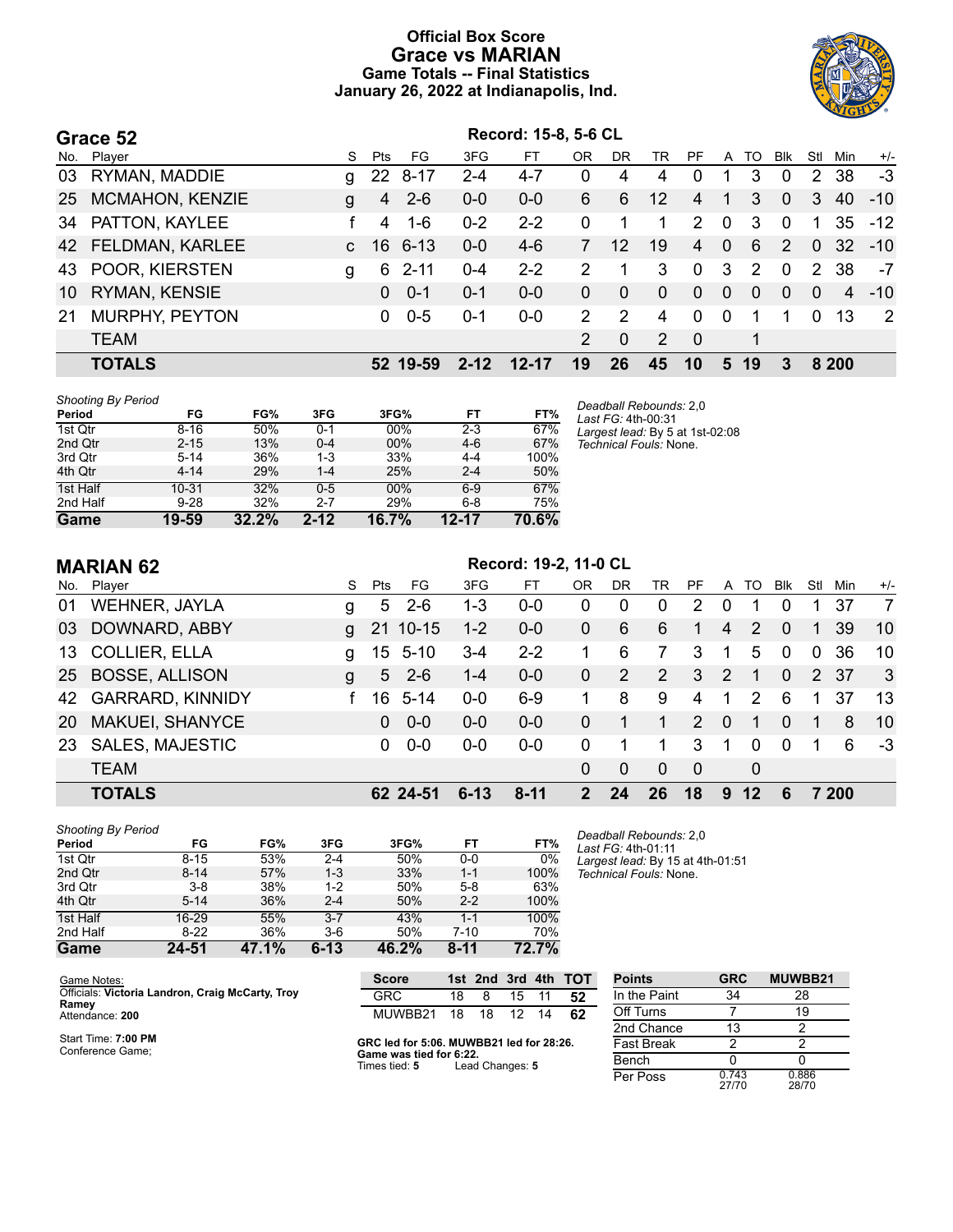# **Official Box Score Grace vs MARIAN First Half Statistics Only January 26, 2022 at Indianapolis, Ind.**



|    | Grace 26              | Record: 15-8, 5-6 CL |            |           |         |           |           |              |          |           |                |                |            |          |       |                |
|----|-----------------------|----------------------|------------|-----------|---------|-----------|-----------|--------------|----------|-----------|----------------|----------------|------------|----------|-------|----------------|
|    | No. Player            | S.                   | <b>Pts</b> | <b>FG</b> | 3FG     | <b>FT</b> | <b>OR</b> | <b>DR</b>    | TR.      | <b>PF</b> | A              | TO             | <b>Blk</b> | Stl      | Min   | $+/-$          |
|    | 03 RYMAN, MADDIE      | g                    | 9          | $3 - 7$   | $0 - 1$ | 3-5       | 0         | 4            | 4        | 0         | 0              | 3              | $\Omega$   |          | 18    | $-3$           |
|    | 25 MCMAHON, KENZIE    | $\mathbf{q}$         | 2          | $1 - 3$   | $0 - 0$ | $0-0$     | 4         |              | 5        | 1         | $\overline{0}$ | 3              | $\Omega$   |          | 2 20  | $-10$          |
|    | 34 PATTON, KAYLEE     |                      | 2          | $1 - 4$   | $0 - 2$ | $0-0$     | 0         | $\Omega$     | $\Omega$ | 1         | $\Omega$       | $\Omega$       | $\Omega$   | $\Omega$ | 15    | $-12$          |
|    | 42 FELDMAN, KARLEE    | $\mathbf{C}$         | 9          | $3-9$     | $0 - 0$ | $3 - 4$   | 3         | 7            | 10       | 1.        | $\Omega$       | $\overline{4}$ | 2          | $\Omega$ | -20   | $-10$          |
|    | 43 POOR, KIERSTEN     | g                    | 4          | $2 - 5$   | $0 - 1$ | $0-0$     |           |              | 2        | $\Omega$  | 3              | 1              | $\Omega$   |          | 18    | $-7$           |
|    | 10 RYMAN, KENSIE      |                      | 0          | $0 - 1$   | $0 - 1$ | $0 - 0$   | 0         | $\Omega$     | $\Omega$ | $\Omega$  | $\Omega$       | $\Omega$       | $\Omega$   | $\Omega$ | 4     | $-10$          |
| 21 | <b>MURPHY, PEYTON</b> |                      | 0          | $0 - 2$   | $0-0$   | $0 - 0$   |           | 0            |          | $\Omega$  | $\Omega$       | $\Omega$       | $\Omega$   | $\Omega$ | 5     | $\overline{2}$ |
|    | <b>TEAM</b>           |                      |            |           |         |           | 0         | $\mathbf{0}$ | $\Omega$ | 0         |                | $\mathbf 0$    |            |          |       |                |
|    | <b>TOTALS</b>         |                      |            | 26 10-31  | $0 - 5$ | $6-9$     | 9         | 13           | 22       | 3         | 3              | 11             | 2          |          | 4 100 |                |

| <b>Shooting By Period</b><br>Period | FG       | FG%   | 3FG      | 3FG%  | FT        | FT%   | Deadk<br>Last F |
|-------------------------------------|----------|-------|----------|-------|-----------|-------|-----------------|
| 1st Qtr                             | 8-16     | 50%   | 0-1      | 00%   | $2-3$     | 67%   |                 |
| 2nd Otr                             | $2 - 15$ | 13%   | $0 - 4$  | 00%   | $4-6$     | 67%   |                 |
| 1st Half                            | 19-59    | 32%   | $2 - 12$ | 17%   | $12 - 17$ | 71%   |                 |
| Game                                | 19-59    | 32.2% | $2 - 12$ | 16.7% | $12 - 17$ | 70.6% |                 |

*Deadball Rebounds:* 2,0 *Last FG Half:* GRC 2nd-06:28

# **MARIAN 36 Record: 19-2, 11-0 CL**

|                 | No. Player             | S. | Pts                   | FG       | 3FG     | <b>FT</b> | <b>OR</b>    | DR          | TR           | <b>PF</b> |          | A TO        | <b>Blk</b>   | Stl          | Min.  | $+/-$                   |
|-----------------|------------------------|----|-----------------------|----------|---------|-----------|--------------|-------------|--------------|-----------|----------|-------------|--------------|--------------|-------|-------------------------|
| 01              | <b>WEHNER, JAYLA</b>   | g  | $\mathbf{2}^{\prime}$ | $1 - 4$  | $0 - 1$ | $0-0$     | 0            | 0           | 0            |           | 0        | 0           | 0            |              | 17    | $\overline{7}$          |
|                 | 03 DOWNARD, ABBY       | q  | 13                    | $6 - 7$  | $1 - 1$ | $0 - 0$   | 0            | 5           | 5            | 1         | 2        | 2           | 0            |              | 19    | 10                      |
|                 | 13 COLLIER, ELLA       | a  | 10                    | 4-6      | $2 - 3$ | $0-0$     | 0            | 2           | 2            |           |          | 2           | $\mathbf 0$  | 0            | 19    | 10                      |
|                 | 25 BOSSE, ALLISON      | g  | $\overline{2}$        | $1 - 3$  | $0 - 2$ | $0-0$     | $\mathbf{0}$ | $\mathbf 0$ | $\mathbf{0}$ | 1         |          | 1           | $\mathbf{0}$ | $\mathbf{0}$ | -17   | $\overline{\mathbf{3}}$ |
|                 | 42 GARRARD, KINNIDY    |    | 9                     | $4 - 9$  | $0 - 0$ | 1-1       | 0            | 4           | 4            |           | 0        | $\mathbf 0$ | 2            |              | 20    | 10                      |
| 20 <sup>1</sup> | <b>MAKUEI, SHANYCE</b> |    | 0                     | $0 - 0$  | $0 - 0$ | $0 - 0$   | 0            |             | 1            | 2         | $\Omega$ | 1           | $\Omega$     | $\mathbf{0}$ | 5     | -10                     |
| 23              | <b>SALES, MAJESTIC</b> |    | 0                     | $0 - 0$  | $0 - 0$ | $0 - 0$   | 0            |             |              | 1         | $\Omega$ | $\mathbf 0$ | $\Omega$     |              | 3     | 0                       |
|                 | <b>TEAM</b>            |    |                       |          |         |           | 0            | 0           | $\Omega$     | - 0       |          | 0           |              |              |       |                         |
|                 | <b>TOTALS</b>          |    |                       | 36 16-29 | $3 - 7$ | $1 - 1$   | 0            | 13          | 13           | 8         | 4        | 6           |              |              | 4 100 |                         |

| <b>Shooting By Period</b><br>Period | FG       | FG%   | 3FG      | 3FG%  | FТ       | FT%   |
|-------------------------------------|----------|-------|----------|-------|----------|-------|
| 1st Otr                             | 8-15     | 53%   | $2 - 4$  | 50%   | 0-0      | $0\%$ |
| 2nd Qtr                             | $8 - 14$ | 57%   | $1-3$    | 33%   | 1-1      | 100%  |
| 1st Half                            | 24-51    | 47%   | $6-13$   | 46%   | $8 - 11$ | 73%   |
| Game                                | 24-51    | 47.1% | $6 - 13$ | 46.2% | $8 - 11$ | 72.7% |

*Deadball Rebounds:* 2,0 *Last FG Half:* MUWBB21 2nd-00:19

> Fast Break 2 0<br>Bench 0 0 Bench 0 0

| Game Notes:                                      | <b>Score</b> |    |    | 1st 2nd 3rd 4th |    | <b>TOT</b> | <b>Points from (This</b> | <b>GRC MUWBB21</b> |  |
|--------------------------------------------------|--------------|----|----|-----------------|----|------------|--------------------------|--------------------|--|
| Officials: Victoria Landron, Craig McCarty, Troy | GRC          | 18 |    | 15              |    | 52         | Period)                  |                    |  |
| Ramev<br>Attendance: 200                         | MUWBB21      | 18 | 18 | 12              | 14 | 62         | In the Paint             |                    |  |
|                                                  |              |    |    |                 |    |            | Off Turns                |                    |  |
| Start Time: 7:00 PM                              |              |    |    |                 |    |            | 2nd Chance               |                    |  |

Start Time: **7:00 PM** Conference Game;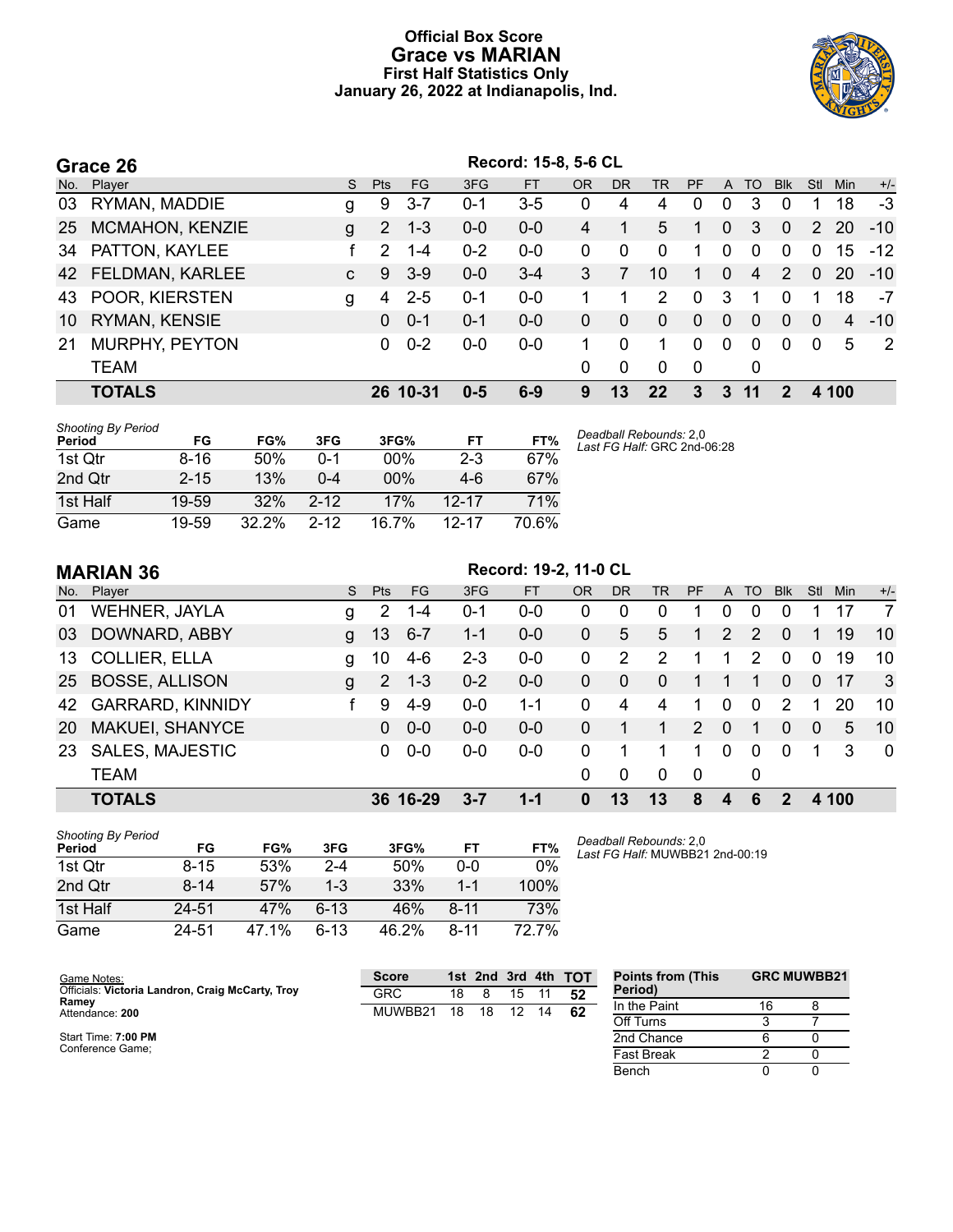# **Official Play-By-Play Grace vs MARIAN First Quarter January 26, 2022 at Indianapolis, Ind.**



## **Period 1**

| Time           | <b>VISITORS: Grace</b>                                             | <b>Score</b> | <b>Margin</b>  | <b>HOME: MARIAN</b>                   |
|----------------|--------------------------------------------------------------------|--------------|----------------|---------------------------------------|
| 09:45          | TURNOVER by RYMAN, MADDIE                                          |              |                |                                       |
| 09:43          |                                                                    |              |                | STEAL by GARRARD, KINNIDY             |
| 09:35          |                                                                    |              |                | MISSED LAYUP by GARRARD, KINNIDY      |
| 09:35          | REBOUND (DEF) by FELDMAN, KARLEE                                   |              |                |                                       |
| 09:08          | MISSED LAYUP by PATTON, KAYLEE                                     |              |                |                                       |
| 09:08          | REBOUND (OFF) by MCMAHON, KENZIE                                   |              |                |                                       |
| 08:57          | GOOD! LAYUP by PATTON, KAYLEE [PNT]                                | $0 - 2$      | V <sub>2</sub> |                                       |
| 08:36<br>08:36 |                                                                    |              |                | MISSED LAYUP by WEHNER, JAYLA         |
| 08:26          | REBOUND (DEF) by FELDMAN, KARLEE<br>TURNOVER by MCMAHON, KENZIE    |              |                |                                       |
| 07:54          |                                                                    | $2 - 2$      | T              | GOOD! JUMPER by DOWNARD, ABBY [PNT]   |
| 07:40          | GOOD! JUMPER by POOR, KIERSTEN [PNT]                               | $2 - 4$      | V <sub>2</sub> |                                       |
| 07:24          |                                                                    | $5 - 4$      | H <sub>1</sub> | GOOD! 3PTR by COLLIER, ELLA           |
| 07:24          |                                                                    |              |                | ASSIST by DOWNARD, ABBY               |
| 07:13          |                                                                    |              |                | FOUL by COLLIER, ELLA                 |
| 07:13          | TURNOVER by RYMAN, MADDIE                                          |              |                |                                       |
| 07:02          |                                                                    | $8 - 4$      | H4             | GOOD! 3PTR by COLLIER, ELLA           |
| 07:02          |                                                                    |              |                | ASSIST by DOWNARD, ABBY               |
| 06:51          | GOOD! LAYUP by RYMAN, MADDIE [PNT]                                 | $8-6$        | H <sub>2</sub> |                                       |
| 06:18          |                                                                    | $10-6$       | H4             | GOOD! LAYUP by GARRARD, KINNIDY [PNT] |
| 06:18          |                                                                    |              |                | ASSIST by BOSSE, ALLISON              |
| 06:06          | GOOD! LAYUP by FELDMAN, KARLEE [PNT]                               | $10-8$       | H <sub>2</sub> |                                       |
| 06:06          | ASSIST by POOR, KIERSTEN                                           |              |                |                                       |
| 05:33          |                                                                    | $12 - 8$     | H4             | GOOD! JUMPER by COLLIER, ELLA         |
| 05:20          | GOOD! LAYUP by FELDMAN, KARLEE [PNT]                               | $12 - 10$    | H <sub>2</sub> |                                       |
| 05:20          | ASSIST by POOR, KIERSTEN                                           |              |                |                                       |
| 04:48          |                                                                    |              |                | MISSED 3PTR by BOSSE, ALLISON         |
| 04:48<br>04:30 | REBOUND (DEF) by POOR, KIERSTEN<br>MISSED LAYUP by FELDMAN, KARLEE |              |                |                                       |
| 04:30          | REBOUND (OFF) by FELDMAN, KARLEE                                   |              |                |                                       |
| 04:27          | MISSED LAYUP by FELDMAN, KARLEE                                    |              |                |                                       |
| 04:27          |                                                                    |              |                | BLOCK by GARRARD, KINNIDY             |
| 04:25          | REBOUND (OFF) by POOR, KIERSTEN                                    |              |                |                                       |
| 04:21          | GOOD! JUMPER by POOR, KIERSTEN [PNT]                               | $12 - 12$    | $\mathsf T$    |                                       |
| 04:03          |                                                                    |              |                | MISSED JUMPER by DOWNARD, ABBY        |
| 04:03          | REBOUND (DEF) by FELDMAN, KARLEE                                   |              |                |                                       |
| 03:47          | MISSED 3PTR by RYMAN, MADDIE                                       |              |                |                                       |
| 03:47          | REBOUND (OFF) by FELDMAN, KARLEE                                   |              |                |                                       |
| 03:42          | MISSED LAYUP by RYMAN, MADDIE                                      |              |                |                                       |
| 03:42          |                                                                    |              |                | REBOUND (DEF) by COLLIER, ELLA        |
| 03:16          | FOUL by PATTON, KAYLEE                                             |              |                |                                       |
| 03:16          |                                                                    |              |                | SUB IN: SALES, MAJESTIC               |
| 03:16          |                                                                    |              |                | SUB OUT: WEHNER, JAYLA                |
| 03:15          |                                                                    |              |                | TURNOVER by DOWNARD, ABBY             |
| 03:14          | STEAL by RYMAN, MADDIE                                             |              |                |                                       |
| 03:12          | GOOD! FT by RYMAN, MADDIE                                          | $12 - 13$    | V <sub>1</sub> |                                       |
| 03:12<br>03:12 | GOOD! LAYUP by RYMAN, MADDIE [FB/PNT]                              | $12 - 15$    | $V_3$          | FOUL by SALES, MAJESTIC               |
| 03:00          |                                                                    |              |                | MISSED JUMPER by GARRARD, KINNIDY     |
| 03:00          | REBOUND (DEF) by RYMAN, MADDIE                                     |              |                |                                       |
| 02:46          | TURNOVER by FELDMAN, KARLEE                                        |              |                |                                       |
| 02:30          |                                                                    |              |                | MISSED LAYUP by GARRARD, KINNIDY      |
| 02:30          | REBOUND (DEF) by RYMAN, MADDIE                                     |              |                |                                       |
| 02:17          | MISSED JUMPER by POOR, KIERSTEN                                    |              |                |                                       |
| 02:10          | REBOUND (OFF) by MCMAHON, KENZIE                                   |              |                |                                       |
| 02:08          | GOOD! LAYUP by MCMAHON, KENZIE [PNT]                               | $12 - 17$    | V <sub>5</sub> |                                       |
| 01:42          |                                                                    | $14 - 17$    | $V_3$          | GOOD! JUMPER by DOWNARD, ABBY         |
| 01:35          | TURNOVER by RYMAN, MADDIE                                          |              |                |                                       |
| 01:34          |                                                                    |              |                | STEAL by DOWNARD, ABBY                |
| 01:32          |                                                                    | $16-17$      | V <sub>1</sub> | GOOD! LAYUP by DOWNARD, ABBY [PNT]    |
| 01:22          | MISSED LAYUP by FELDMAN, KARLEE                                    |              |                |                                       |
| 01:22          |                                                                    |              |                | BLOCK by GARRARD, KINNIDY             |
| 01:20          |                                                                    |              |                | REBOUND (DEF) by GARRARD, KINNIDY     |
| 01:03          |                                                                    | $18-17$      | H <sub>1</sub> | GOOD! LAYUP by COLLIER, ELLA [PNT]    |
| 00:42          |                                                                    |              |                | FOUL by GARRARD, KINNIDY              |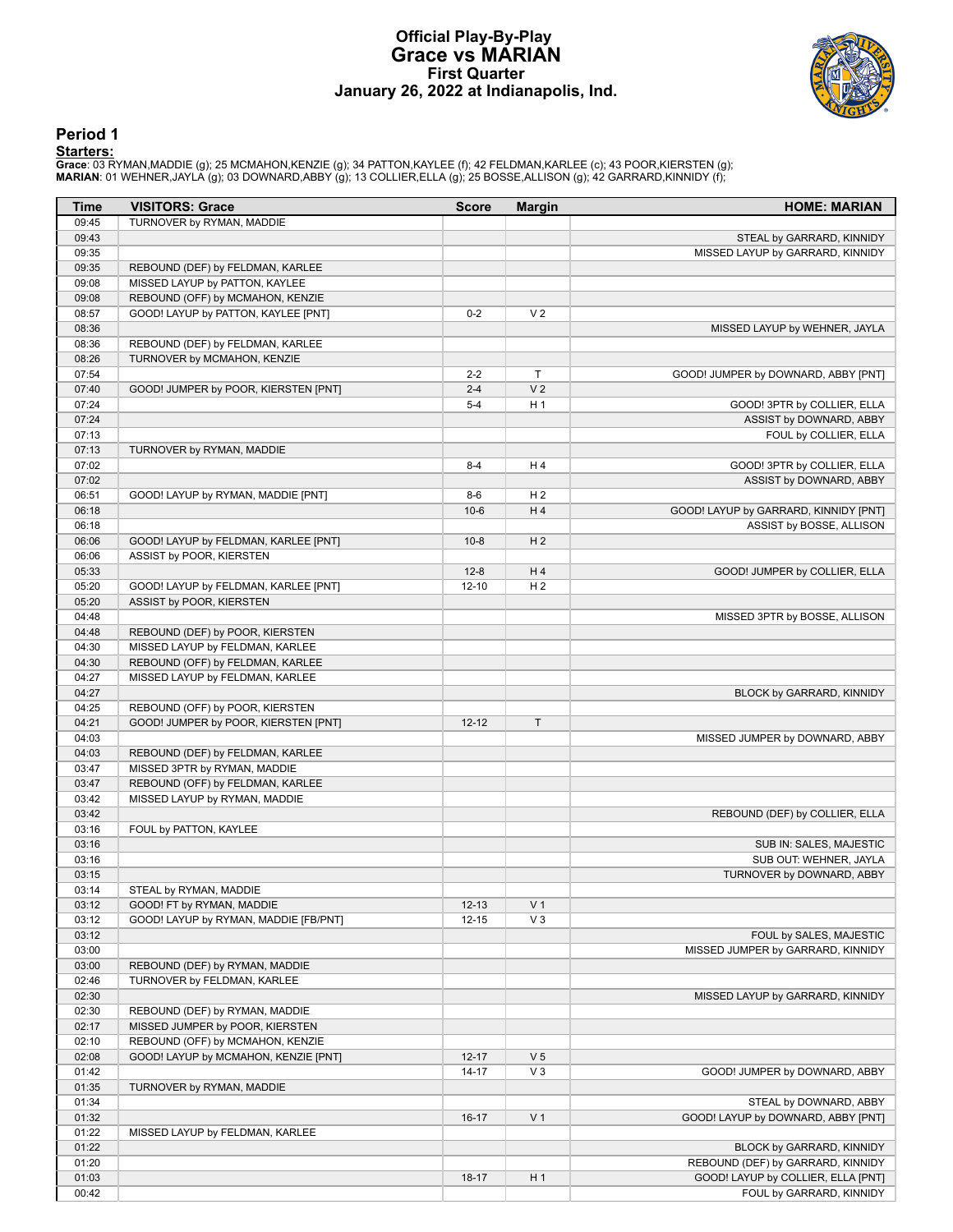| <b>Time</b> | <b>VISITORS: Grace</b>           | <b>Score</b> | <b>Margin</b> | <b>HOME: MARIAN</b>              |
|-------------|----------------------------------|--------------|---------------|----------------------------------|
| 00:42       | MISSED FT by FELDMAN, KARLEE     |              |               |                                  |
| 00:42       | REBOUND (DEADB) by TEAM          |              |               |                                  |
| 00:42       | GOOD! FT by FELDMAN, KARLEE      | $18-18$      | T             |                                  |
| 00:42       | SUB IN: MURPHY, PEYTON           |              |               |                                  |
| 00:42       | SUB OUT: PATTON, KAYLEE          |              |               |                                  |
| 00:42       |                                  |              |               | SUB IN: MAKUEI, SHANYCE          |
| 00:42       |                                  |              |               | SUB IN: WEHNER, JAYLA            |
| 00:42       |                                  |              |               | SUB OUT: DOWNARD, ABBY           |
| 00:42       |                                  |              |               | SUB OUT: COLLIER. ELLA           |
| 00:23       |                                  |              |               | MISSED 3PTR by WEHNER, JAYLA     |
| 00:23       | REBOUND (DEF) by MCMAHON, KENZIE |              |               |                                  |
| 00:18       | TURNOVER by MCMAHON, KENZIE      |              |               |                                  |
| 00:18       |                                  |              |               | STEAL by SALES, MAJESTIC         |
| 00:10       |                                  |              |               | TURNOVER by MAKUEI, SHANYCE      |
| 00:00       | MISSED LAYUP by RYMAN, MADDIE    |              |               |                                  |
| 00:00       |                                  |              |               | REBOUND (DEF) by SALES, MAJESTIC |

# **Grace 18, MARIAN 18**

| <b>Points (This Period)</b> | <b>GRC</b>     | MUWBB21       |
|-----------------------------|----------------|---------------|
| In the Paint                | 16             |               |
| Off Turns                   | ว              |               |
| 2nd Chance                  | 6              |               |
| <b>Fast Break</b>           | ◠              |               |
| Bench                       |                |               |
| Per Poss                    | 0.947<br>10/19 | 1.000<br>8/18 |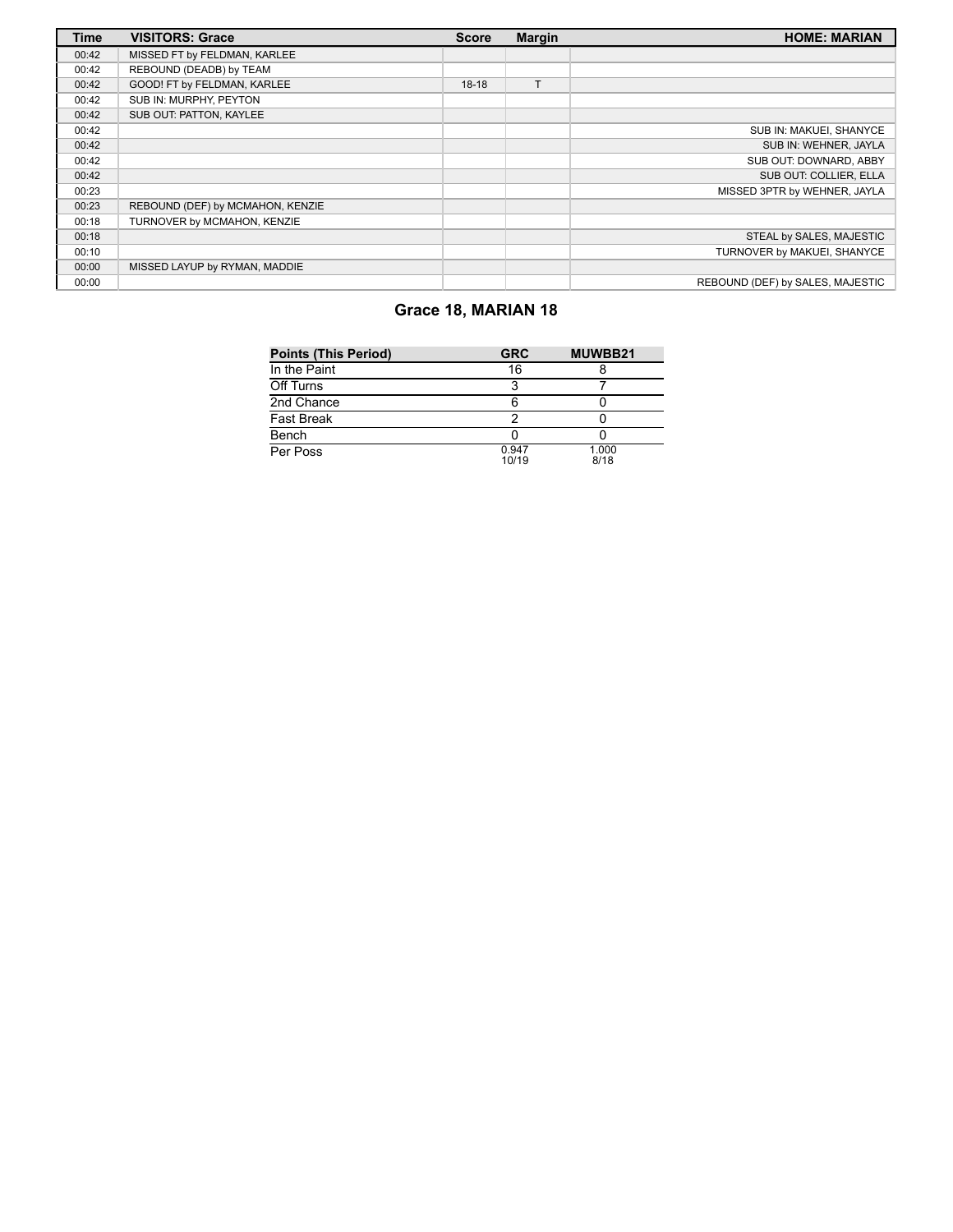# **Official Play-By-Play Grace vs MARIAN Second Quarter January 26, 2022 at Indianapolis, Ind.**



# **Period 2**

| <b>Time</b>    | <b>VISITORS: Grace</b>                                               | <b>Score</b> | <b>Margin</b>  | <b>HOME: MARIAN</b>                    |
|----------------|----------------------------------------------------------------------|--------------|----------------|----------------------------------------|
| 10:00          | SUB IN: MURPHY, PEYTON                                               |              |                |                                        |
| 10:00          | SUB OUT: PATTON, KAYLEE                                              |              |                |                                        |
| 09:49          | GOOD! LAYUP by FELDMAN, KARLEE [PNT]                                 | 18-20        | V <sub>2</sub> |                                        |
| 09:49          | ASSIST by POOR, KIERSTEN                                             |              |                |                                        |
| 09:32          |                                                                      |              |                | FOUL by DOWNARD, ABBY                  |
| 09:32          |                                                                      |              |                | TURNOVER by DOWNARD, ABBY              |
| 09:21          | TURNOVER by FELDMAN, KARLEE                                          |              |                |                                        |
| 09:03          |                                                                      | $20 - 20$    | $\top$         | GOOD! LAYUP by BOSSE, ALLISON [PNT]    |
| 08:41          | MISSED LAYUP by MURPHY, PEYTON                                       |              |                |                                        |
| 08:41          |                                                                      |              |                | REBOUND (DEF) by GARRARD, KINNIDY      |
| 08:27          |                                                                      |              |                | TURNOVER by COLLIER, ELLA              |
| 08:25          | STEAL by MCMAHON, KENZIE                                             |              |                |                                        |
| 08:10<br>07:53 | TURNOVER by POOR, KIERSTEN                                           |              |                |                                        |
| 07:53          | REBOUND (DEF) by FELDMAN, KARLEE                                     |              |                | MISSED LAYUP by COLLIER, ELLA          |
| 07:29          | MISSED JUMPER by RYMAN, MADDIE                                       |              |                |                                        |
| 07:29          | REBOUND (OFF) by MURPHY, PEYTON                                      |              |                |                                        |
| 07:25          | MISSED JUMPER by MURPHY, PEYTON                                      |              |                |                                        |
| 07:25          |                                                                      |              |                | REBOUND (DEF) by GARRARD, KINNIDY      |
| 07:07          |                                                                      |              |                | MISSED LAYUP by GARRARD, KINNIDY       |
| 07:07          | BLOCK by FELDMAN, KARLEE                                             |              |                |                                        |
| 07:05          | REBOUND (DEF) by FELDMAN, KARLEE                                     |              |                |                                        |
| 06:58          | MISSED JUMPER by FELDMAN, KARLEE                                     |              |                |                                        |
| 06:58          |                                                                      |              |                | REBOUND (DEF) by DOWNARD, ABBY         |
| 06:51          |                                                                      |              |                | MISSED 3PTR by BOSSE, ALLISON          |
| 06:51          | REBOUND (DEF) by FELDMAN, KARLEE                                     |              |                |                                        |
| 06:28          | GOOD! LAYUP by RYMAN, MADDIE [PNT]                                   | 20-22        | V <sub>2</sub> |                                        |
| 06:05          |                                                                      |              |                | TURNOVER by COLLIER, ELLA              |
| 06:04          | STEAL by POOR, KIERSTEN                                              |              |                |                                        |
| 05:57          |                                                                      |              |                | FOUL by BOSSE, ALLISON                 |
| 05:57          | SUB IN: RYMAN, KENSIE                                                |              |                |                                        |
| 05:57          | SUB IN: PATTON, KAYLEE                                               |              |                |                                        |
| 05:57          | SUB OUT: RYMAN, MADDIE                                               |              |                |                                        |
| 05:57          | SUB OUT: MURPHY, PEYTON                                              |              |                |                                        |
| 05:57          |                                                                      |              |                | SUB IN: MAKUEI, SHANYCE                |
| 05:57          |                                                                      |              |                | SUB OUT: BOSSE, ALLISON                |
| 05:52          | MISSED LAYUP by POOR, KIERSTEN                                       |              |                |                                        |
| 05:52          |                                                                      |              |                | REBOUND (DEF) by MAKUEI, SHANYCE       |
| 05:36          |                                                                      | 22-22        | $\mathsf{T}$   | GOOD! JUMPER by WEHNER, JAYLA          |
| 05:20          | MISSED 3PTR by POOR, KIERSTEN                                        |              |                |                                        |
| 05:20          | REBOUND (OFF) by MCMAHON, KENZIE<br>MISSED JUMPER by MCMAHON, KENZIE |              |                |                                        |
| 05:16<br>05:16 |                                                                      |              |                | REBOUND (DEF) by DOWNARD, ABBY         |
| 05:08          |                                                                      | 24-22        | H <sub>2</sub> | GOOD! LAYUP by DOWNARD, ABBY [FB/PNT]  |
| 04:47          | TURNOVER by FELDMAN, KARLEE                                          |              |                |                                        |
| 04:46          |                                                                      |              |                | STEAL by WEHNER, JAYLA                 |
| 04:40          |                                                                      | $27 - 22$    | H 5            | GOOD! 3PTR by DOWNARD, ABBY            |
| 04:19          | FOUL by MCMAHON, KENZIE                                              |              |                |                                        |
| 04:19          | TURNOVER by MCMAHON, KENZIE                                          |              |                |                                        |
| 04:17          | SUB IN: RYMAN, MADDIE                                                |              |                |                                        |
| 04:17          | SUB OUT: POOR, KIERSTEN                                              |              |                |                                        |
| 03:53          |                                                                      | 29-22        | H 7            | GOOD! JUMPER by GARRARD, KINNIDY [PNT] |
| 03:40          | MISSED 3PTR by PATTON, KAYLEE                                        |              |                |                                        |
| 03:40          | REBOUND (OFF) by MCMAHON, KENZIE                                     |              |                |                                        |
| 03:35          | MISSED 3PTR by RYMAN, KENSIE                                         |              |                |                                        |
| 03:35          |                                                                      |              |                | REBOUND (DEF) by GARRARD, KINNIDY      |
| 03:32          | <b>TIMEOUT TEAM</b>                                                  |              |                |                                        |
| 03:18          |                                                                      |              |                | MISSED JUMPER by WEHNER, JAYLA         |
| 03:18          | BLOCK by FELDMAN, KARLEE                                             |              |                |                                        |
| 03:14          | REBOUND (DEF) by FELDMAN, KARLEE                                     |              |                |                                        |
| 03:02          |                                                                      |              |                | FOUL by MAKUEI, SHANYCE                |
| 03:02          | GOOD! FT by FELDMAN, KARLEE                                          | 29-23        | H <sub>6</sub> |                                        |
| 03:02          | GOOD! FT by FELDMAN, KARLEE                                          | 29-24        | H 5            |                                        |
| 03:02          |                                                                      |              |                | SUB IN: BOSSE, ALLISON                 |
| 03:02          |                                                                      |              |                | SUB OUT: WEHNER, JAYLA                 |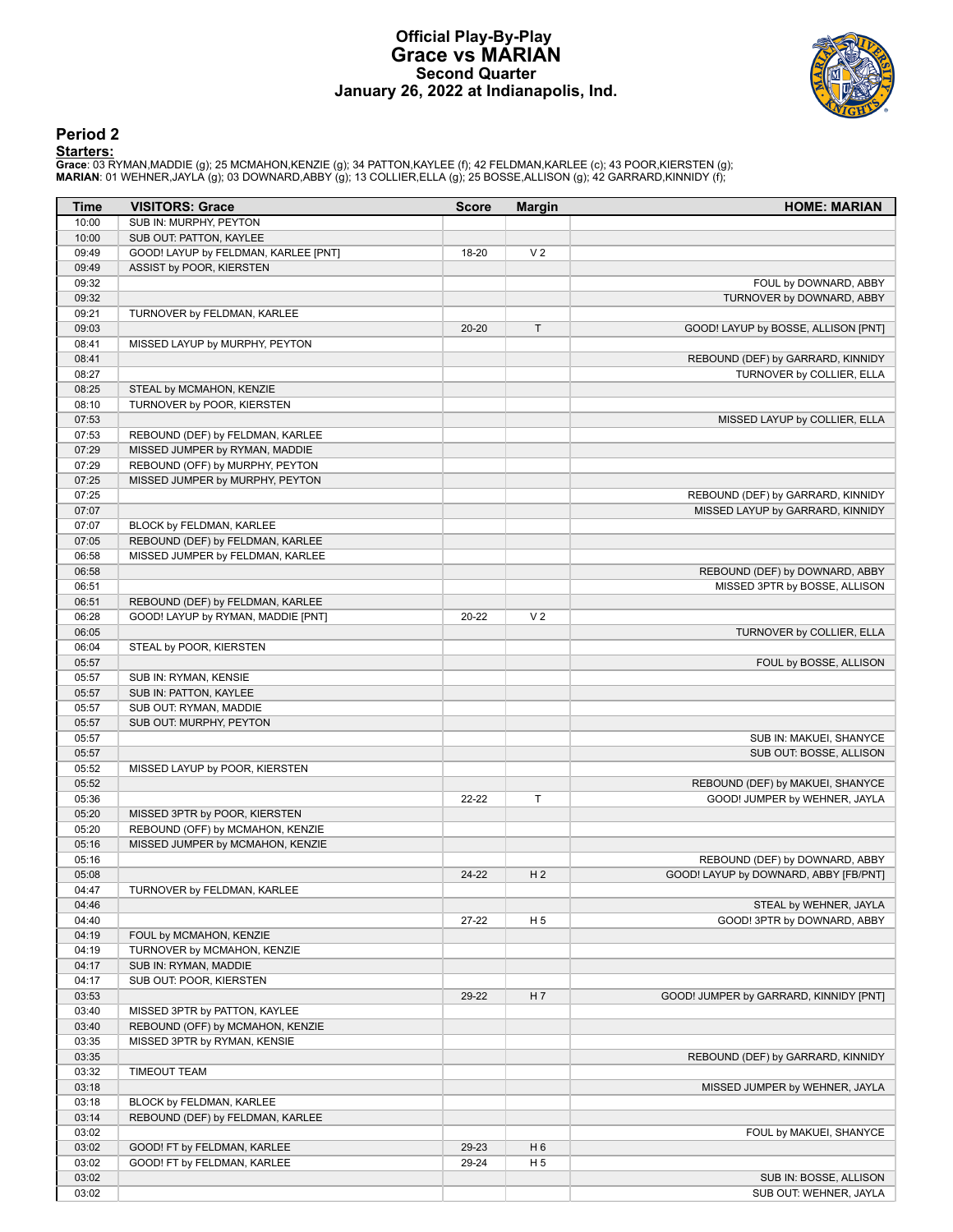| <b>Time</b> | <b>VISITORS: Grace</b>           | <b>Score</b> | <b>Margin</b>  | <b>HOME: MARIAN</b>                    |
|-------------|----------------------------------|--------------|----------------|----------------------------------------|
| 02:45       |                                  | $31 - 24$    | H7             | GOOD! LAYUP by GARRARD, KINNIDY [PNT]  |
| 02:45       |                                  |              |                | ASSIST by COLLIER, ELLA                |
| 02:45       | FOUL by FELDMAN, KARLEE          |              |                |                                        |
| 02:45       |                                  | $32 - 24$    | H 8            | GOOD! FT by GARRARD, KINNIDY           |
| 02:27       | TURNOVER by FELDMAN, KARLEE      |              |                |                                        |
| 02:11       |                                  |              |                | TURNOVER by BOSSE, ALLISON             |
| 02:08       | STEAL by MCMAHON, KENZIE         |              |                |                                        |
| 01:59       |                                  |              |                | FOUL by MAKUEI, SHANYCE                |
| 01:59       | MISSED FT by RYMAN, MADDIE       |              |                |                                        |
| 01:59       | REBOUND (DEADB) by TEAM          |              |                |                                        |
| 01:59       | MISSED FT by RYMAN, MADDIE       |              |                |                                        |
| 01:59       |                                  |              |                | REBOUND (DEF) by COLLIER, ELLA         |
| 01:59       | SUB IN: POOR, KIERSTEN           |              |                |                                        |
| 01:59       | SUB OUT: RYMAN, KENSIE           |              |                |                                        |
| 01:59       |                                  |              |                | SUB IN: WEHNER, JAYLA                  |
| 01:59       |                                  |              |                | SUB OUT: MAKUEI, SHANYCE               |
| 01:44       |                                  |              |                | MISSED 3PTR by COLLIER, ELLA           |
| 01:44       | REBOUND (DEF) by RYMAN, MADDIE   |              |                |                                        |
| 01:34       | MISSED 3PTR by PATTON, KAYLEE    |              |                |                                        |
| 01:34       |                                  |              |                | REBOUND (DEF) by DOWNARD, ABBY         |
| 01:23       |                                  |              |                | MISSED LAYUP by GARRARD, KINNIDY       |
| 01:23       | REBOUND (DEF) by RYMAN, MADDIE   |              |                |                                        |
| 01:21       |                                  |              |                | FOUL by WEHNER, JAYLA                  |
| 01:21       | GOOD! FT by RYMAN, MADDIE        | 32-25        | H <sub>7</sub> |                                        |
| 01:21       | GOOD! FT by RYMAN, MADDIE        | $32 - 26$    | H <sub>6</sub> |                                        |
| 01:00       |                                  | 34-26        | H <sub>8</sub> | GOOD! JUMPER by GARRARD, KINNIDY [PNT] |
| 00:46       | MISSED LAYUP by FELDMAN, KARLEE  |              |                |                                        |
| 00:46       | REBOUND (OFF) by FELDMAN, KARLEE |              |                |                                        |
| 00:44       | MISSED LAYUP by FELDMAN, KARLEE  |              |                |                                        |
| 00:44       |                                  |              |                | REBOUND (DEF) by DOWNARD, ABBY         |
| 00:19       |                                  | 36-26        | H 10           | GOOD! JUMPER by DOWNARD, ABBY [PNT]    |
| 00:02       | MISSED JUMPER by MCMAHON, KENZIE |              |                |                                        |
| 00:02       |                                  |              |                | REBOUND (DEF) by DOWNARD, ABBY         |

# **Grace 26, MARIAN 36**

| <b>Points (This Period)</b> | <b>GRC</b>    | MUWBB21       |
|-----------------------------|---------------|---------------|
| In the Paint                |               | 12            |
| Off Turns                   |               |               |
| 2nd Chance                  |               |               |
| Fast Break                  |               |               |
| Bench                       |               |               |
| Per Poss                    | 0.400<br>4/20 | 0.947<br>8/19 |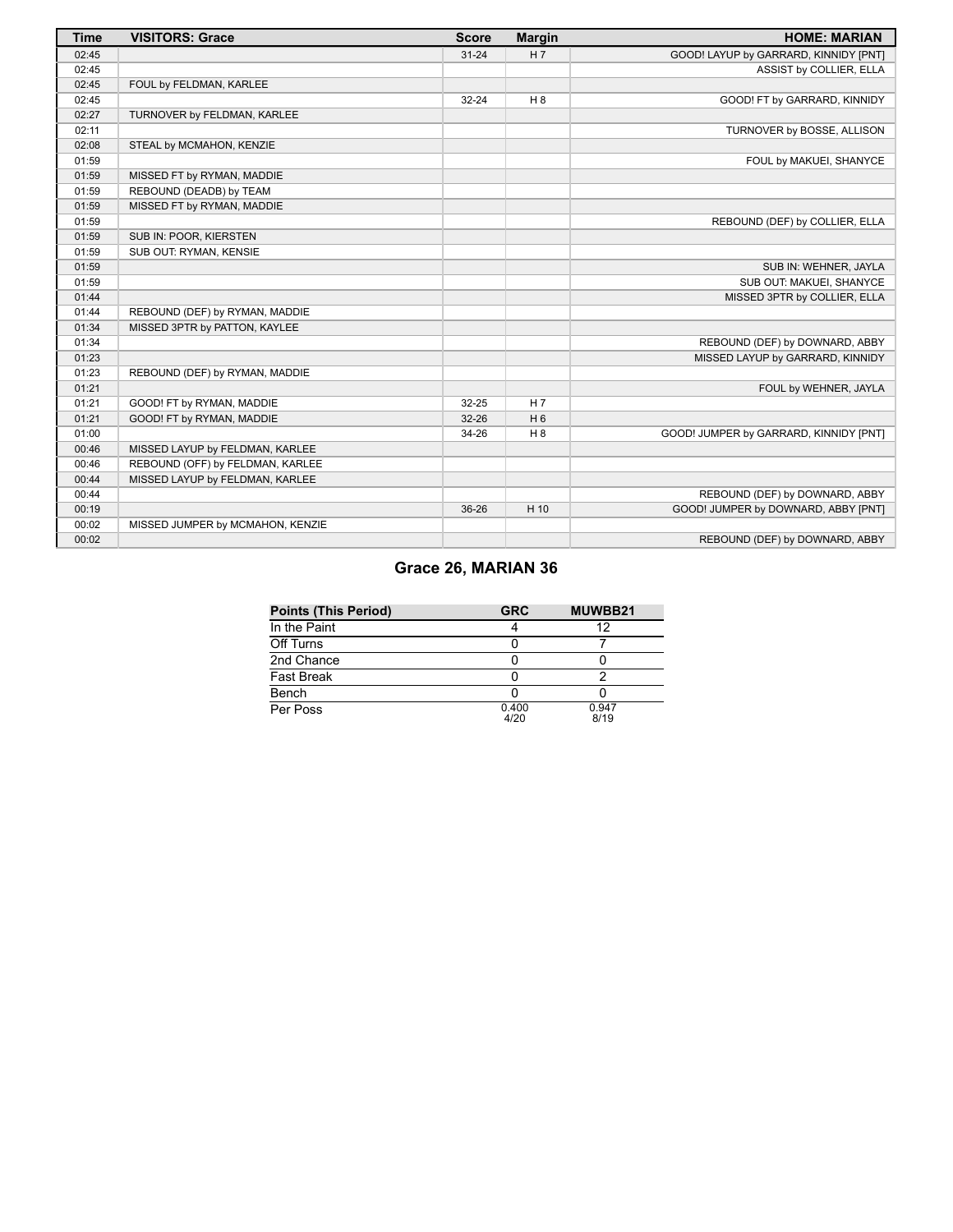# **Official Box Score Grace vs MARIAN Second Half Statistics Only January 26, 2022 at Indianapolis, Ind.**



|     | Grace 26               |              |               |          |         | Record: 15-8, 5-6 CL |                |             |           |          |              |                |            |          |            |                |
|-----|------------------------|--------------|---------------|----------|---------|----------------------|----------------|-------------|-----------|----------|--------------|----------------|------------|----------|------------|----------------|
| No. | Player                 | S.           | <b>Pts</b>    | FG       | 3FG     | <b>FT</b>            | <b>OR</b>      | <b>DR</b>   | <b>TR</b> | PF       | $\mathsf{A}$ | T <sub>O</sub> | <b>Blk</b> | Stl      | <b>Min</b> | $+/-$          |
| 03  | RYMAN, MADDIE          | g            | 13            | $5 - 10$ | $2 - 3$ | $1 - 2$              | 0              | 0           | $\Omega$  | 0        |              | 0              | $\Omega$   |          | 20         | $\mathbf 0$    |
| 25  | <b>MCMAHON, KENZIE</b> | g            | 2             | $1 - 3$  | $0 - 0$ | $0-0$                | 2              | 5           | 7         | 3        |              | $\Omega$       | $\Omega$   |          | 20         | $\overline{0}$ |
| 34  | PATTON, KAYLEE         |              | $\mathcal{P}$ | $0 - 2$  | 0-0     | $2 - 2$              | 0              | 1           |           | 1        | $\Omega$     | 3              | $\Omega$   | 1        | 20         | $\Omega$       |
|     | 42 FELDMAN, KARLEE     | $\mathbf{C}$ | 7             | $3 - 4$  | $0-0$   | $1 - 2$              | 4              | 5           | 9         | 3        | $\Omega$     | $\mathcal{P}$  | $\Omega$   | $\Omega$ | -12        | $\Omega$       |
| 43  | POOR, KIERSTEN         | g            | 2             | $0-6$    | $0 - 3$ | $2 - 2$              |                | 0           |           | $\Omega$ | $\Omega$     | 1              | $\Omega$   | 1        | 20         | $\Omega$       |
| 10  | RYMAN, KENSIE          |              | $\Omega$      | $0 - 0$  | $0-0$   | $0-0$                | 0              | $\Omega$    | $\Omega$  | $\Omega$ | $\Omega$     | $\Omega$       | $\Omega$   | $\Omega$ | $\Omega$   | $\overline{0}$ |
| 21  | <b>MURPHY, PEYTON</b>  |              | 0             | $0 - 3$  | 0-1     | 0-0                  |                | 2           | 3         | $\Omega$ | 0            |                |            | $\Omega$ | 8          | $\mathbf{0}$   |
|     | <b>TEAM</b>            |              |               |          |         |                      | $\overline{2}$ | $\mathbf 0$ | 2         | - 0      |              | 1              |            |          |            |                |
|     | <b>TOTALS</b>          |              | 26            | $9 - 28$ | 2-7     | $6 - 8$              | 10             | 13          | 23        |          | 2            | 8              |            |          | 4 100      |                |

| <b>Shooting By Period</b><br>Period | FG       | FG%      | 3FG      | 3FG%  | FT        | FT%   | Deadball Rebounds: 2,0<br>Last FG Half: GRC 4th-00:31 |
|-------------------------------------|----------|----------|----------|-------|-----------|-------|-------------------------------------------------------|
| 3rd Qtr                             | $5 - 14$ | 36%      | $1 - 3$  | 33%   | 4-4       | 100%  |                                                       |
| 4th Qtr                             | $4 - 14$ | 29%      | $1 - 4$  | 25%   | $2 - 4$   | 50%   |                                                       |
| 2nd Half                            | 0-0      | 0%       | $0 - 0$  | 0%    | ი-ი       | $0\%$ |                                                       |
| Game                                | 19-59    | $32.2\%$ | $2 - 12$ | 16.7% | $12 - 17$ | 70 6% |                                                       |

|           | <b>MARIAN 26</b>        |              |            |           |         | Record: 19-2, 11-0 CL |              |           |             |               |                |               |                |                |           |              |
|-----------|-------------------------|--------------|------------|-----------|---------|-----------------------|--------------|-----------|-------------|---------------|----------------|---------------|----------------|----------------|-----------|--------------|
| No.       | Player                  | S            | <b>Pts</b> | <b>FG</b> | 3FG     | <b>FT</b>             | <b>OR</b>    | <b>DR</b> | <b>TR</b>   | <b>PF</b>     | A              | TO            | <b>Blk</b>     | Stl            | Min       | $+/-$        |
| 01        | <b>WEHNER, JAYLA</b>    | g            | 3          | $1 - 2$   | $1 - 2$ | $0-0$                 | 0            | 0         | 0           |               | 0              |               | 0              | 0              | 20        | $\mathbf 0$  |
| 03        | DOWNARD, ABBY           | $\mathsf{g}$ | 8          | $4 - 8$   | $0 - 1$ | $0-0$                 | $\mathbf{0}$ |           |             | $\Omega$      | $\overline{2}$ | $\Omega$      | $\overline{0}$ | $\overline{0}$ | <b>20</b> | $\mathbf{0}$ |
| 13        | <b>COLLIER, ELLA</b>    | g            | 5          | $1 - 4$   | 1-1     | $2 - 2$               |              | 4         | 5           | 2             | $\mathbf 0$    | 3             | $\Omega$       | $\Omega$       | 17        | $\Omega$     |
| 25        | <b>BOSSE, ALLISON</b>   | g            | 3          | $1 - 3$   | $1 - 2$ | $0 - 0$               | $\mathbf{0}$ | 2         | 2           | 2             | 1              | $\Omega$      | $\Omega$       | $\mathcal{P}$  | <b>20</b> | $\mathbf 0$  |
| 42        | <b>GARRARD, KINNIDY</b> |              |            | $1 - 5$   | $0 - 0$ | $5 - 8$               |              | 4         | 5           | 3             | 1              | $\mathcal{P}$ | 4              | $\Omega$       | 17        | -3           |
| <b>20</b> | MAKUEI, SHANYCE         |              | 0          | $0 - 0$   | $0 - 0$ | $0 - 0$               | $\Omega$     | $\Omega$  | $\Omega$    | $\Omega$      | $\Omega$       | $\Omega$      | $\Omega$       |                | 3         | $\mathbf 0$  |
| 23        | <b>SALES, MAJESTIC</b>  |              | 0          | $0-0$     | $0 - 0$ | $0 - 0$               | 0            | 0         | $\mathbf 0$ | $\mathcal{P}$ | 1              | $\Omega$      | $\Omega$       | $\Omega$       | 3         | -3           |
|           | <b>TEAM</b>             |              |            |           |         |                       | $\Omega$     | 0         | $\mathbf 0$ | 0             |                | 0             |                |                |           |              |
|           | <b>TOTALS</b>           |              | 26         | $8 - 22$  | 3-6     | $7 - 10$              | 2            | 11        | 13          | 10            | 5              | 6             |                | 3              | 100       |              |

| <b>Shooting By Period</b><br>Period | FG       | FG%   | 3FG     | 3FG%  | FT      | FT%   |
|-------------------------------------|----------|-------|---------|-------|---------|-------|
| 3rd Otr                             | 3-8      | 38%   | $1 - 2$ | 50%   | $5-8$   | 63%   |
| 4th Otr                             | $5 - 14$ | 36%   | $2 - 4$ | 50%   | $2 - 2$ | 100%  |
| 2nd Half                            | $0 - 0$  | $0\%$ | 0-0     | 0%    | ი-ი     | 0%    |
| Game                                | 24-51    | 47.1% | 6-13    | 46.2% | 8-11    | 72.7% |

*Deadball Rebounds:* 2,0 *Last FG Half:* MUWBB21 4th-01:11

| Game Notes:                                               | <b>Score</b> |    |    |    |    | 1st 2nd 3rd 4th TOT | <b>Points from (This</b> | <b>GRC MUWBB21</b> |
|-----------------------------------------------------------|--------------|----|----|----|----|---------------------|--------------------------|--------------------|
| Officials: Victoria Landron, Craig McCarty, Troy<br>Ramey | GRC          | 18 |    | 15 |    | 52                  | Period)                  |                    |
| Attendance: 200                                           | MUWBB21      | 18 | 18 | 12 | 14 | 62                  | In the Paint             |                    |
|                                                           |              |    |    |    |    |                     | Off Turns                |                    |
| Start Time: 7:00 PM                                       |              |    |    |    |    |                     | 2nd Chance               |                    |
| Conference Game;                                          |              |    |    |    |    |                     | <b>Fast Break</b>        |                    |
|                                                           |              |    |    |    |    |                     | Bench                    |                    |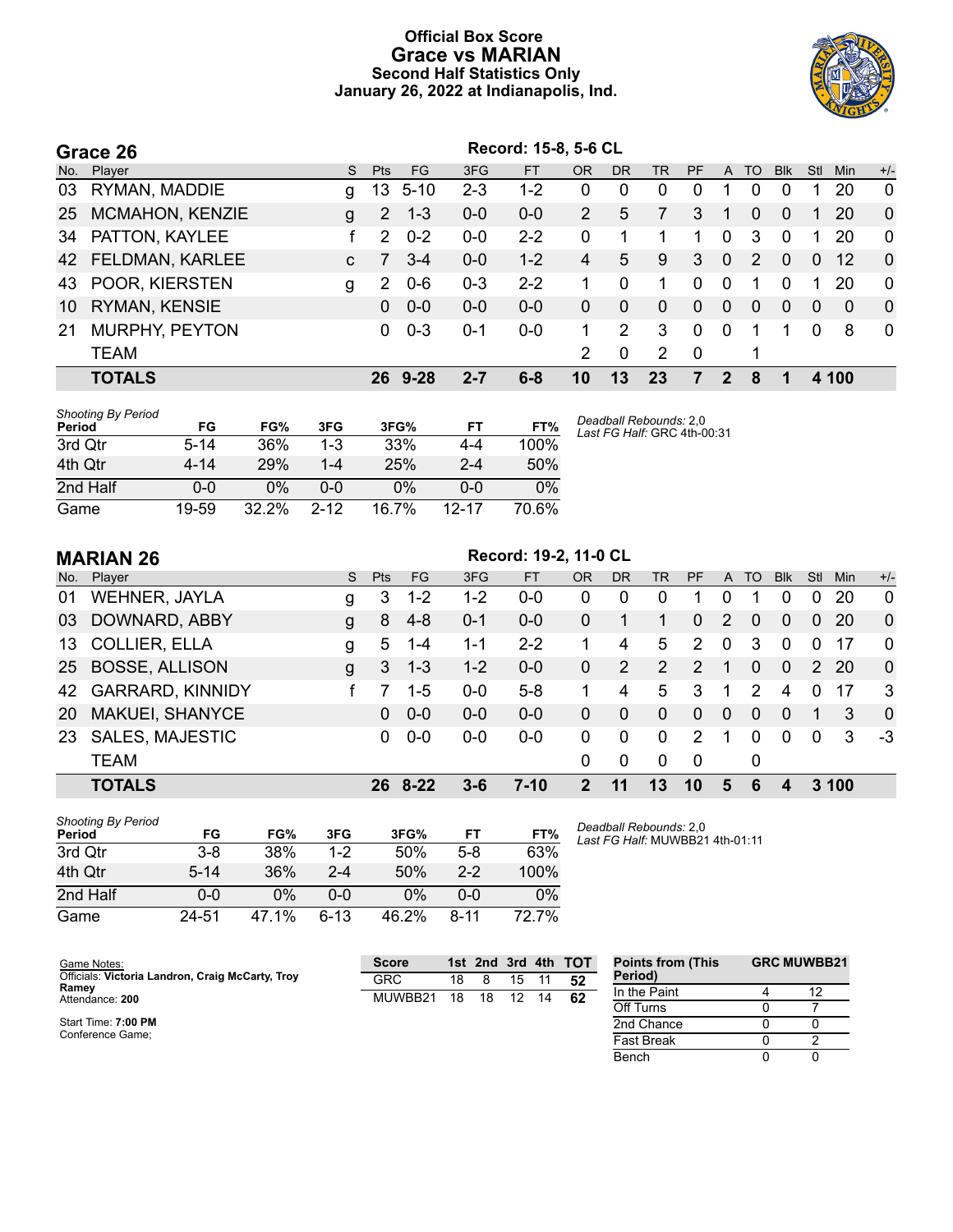# **Official Play-By-Play Grace vs MARIAN Third Quarter January 26, 2022 at Indianapolis, Ind.**



# **Period 3**

| Time           | <b>VISITORS: Grace</b>               | <b>Score</b> | <b>Margin</b>  | <b>HOME: MARIAN</b>                                     |
|----------------|--------------------------------------|--------------|----------------|---------------------------------------------------------|
| 09:46          |                                      |              |                | MISSED LAYUP by COLLIER, ELLA                           |
| 09:46          | REBOUND (DEF) by MCMAHON, KENZIE     |              |                |                                                         |
| 09:32          | MISSED JUMPER by RYMAN, MADDIE       |              |                |                                                         |
| 09:32          |                                      |              |                | BLOCK by GARRARD, KINNIDY                               |
| 09:30          | REBOUND (OFF) by FELDMAN, KARLEE     |              |                |                                                         |
| 09:28          | TURNOVER by FELDMAN, KARLEE          |              |                |                                                         |
| 09:01          |                                      |              |                | TURNOVER by COLLIER, ELLA                               |
| 09:00          | STEAL by RYMAN, MADDIE               |              |                |                                                         |
| 08:41          | MISSED JUMPER by RYMAN, MADDIE       |              |                |                                                         |
| 08:41          | REBOUND (OFF) by MCMAHON, KENZIE     |              |                |                                                         |
| 08:38          | GOOD! LAYUP by MCMAHON, KENZIE [PNT] | 36-28        | H <sub>8</sub> |                                                         |
| 08:11          |                                      | 38-28        | H 10           | GOOD! JUMPER by DOWNARD, ABBY                           |
| 07:57          | GOOD! 3PTR by RYMAN, MADDIE          | 38-31        | H 7            |                                                         |
| 07:57          | ASSIST by MCMAHON, KENZIE            |              |                |                                                         |
| 07:38          | FOUL by FELDMAN, KARLEE              |              |                |                                                         |
| 07:38          |                                      | 39-31        | H 8            | GOOD! FT by GARRARD, KINNIDY                            |
| 07:38          |                                      | 40-31        | H <sub>9</sub> | GOOD! FT by GARRARD, KINNIDY                            |
| 07:38          |                                      |              |                | SUB IN: MAKUEI, SHANYCE                                 |
| 07:38          |                                      |              |                | SUB OUT: COLLIER, ELLA                                  |
| 07:07          | TURNOVER by TEAM                     |              |                |                                                         |
| 06:49          | FOUL by PATTON, KAYLEE               |              |                |                                                         |
| 06:36<br>06:36 |                                      | 42-31        | H 11           | GOOD! JUMPER by DOWNARD, ABBY [PNT]                     |
| 06:24          | GOOD! LAYUP by FELDMAN, KARLEE [PNT] | 42-33        | H9             | ASSIST by BOSSE, ALLISON                                |
| 06:24          | ASSIST by RYMAN, MADDIE              |              |                |                                                         |
| 06:23          | TIMEOUT 30SEC                        |              |                |                                                         |
| 06:02          |                                      |              |                | MISSED LAYUP by GARRARD, KINNIDY                        |
| 06:02          | REBOUND (DEF) by MCMAHON, KENZIE     |              |                |                                                         |
| 05:45          | MISSED 3PTR by POOR, KIERSTEN        |              |                |                                                         |
| 05:45          |                                      |              |                | REBOUND (DEF) by BOSSE, ALLISON                         |
| 05:36          |                                      |              |                | MISSED LAYUP by DOWNARD, ABBY                           |
| 05:36          | REBOUND (DEF) by FELDMAN, KARLEE     |              |                |                                                         |
| 05:15          | TURNOVER by FELDMAN, KARLEE          |              |                |                                                         |
| 05:15          |                                      |              |                | STEAL by MAKUEI, SHANYCE                                |
| 05:15          |                                      |              |                | FOUL by GARRARD, KINNIDY                                |
| 05:15          | FOUL by FELDMAN, KARLEE              |              |                |                                                         |
| 04:47          | FOUL by FELDMAN, KARLEE              |              |                |                                                         |
| 04:47          |                                      |              |                | MISSED FT by GARRARD, KINNIDY                           |
| 04:47          |                                      |              |                | REBOUND (DEADB) by TEAM                                 |
| 04:47          |                                      |              |                | MISSED FT by GARRARD, KINNIDY                           |
| 04:47          | REBOUND (DEF) by MCMAHON, KENZIE     |              |                |                                                         |
| 04:47          | SUB IN: MURPHY, PEYTON               |              |                |                                                         |
| 04:47          | SUB OUT: FELDMAN, KARLEE             |              |                |                                                         |
| 04:47          |                                      |              |                | SUB IN: COLLIER, ELLA                                   |
| 04:47          |                                      |              |                | SUB OUT: MAKUEI, SHANYCE                                |
| 04:22          | MISSED JUMPER by MURPHY, PEYTON      |              |                |                                                         |
| 04:22          |                                      |              |                | REBOUND (DEF) by DOWNARD, ABBY                          |
| 03:50          |                                      |              |                | MISSED 3PTR by BOSSE, ALLISON                           |
| 03:50          | REBOUND (DEF) by MCMAHON, KENZIE     |              |                |                                                         |
| 03:36          | MISSED 3PTR by MURPHY, PEYTON        |              |                |                                                         |
| 03:36          |                                      |              |                | REBOUND (DEF) by GARRARD, KINNIDY                       |
| 03:34          | FOUL by MCMAHON, KENZIE              |              |                |                                                         |
| 03:34          |                                      |              |                | MISSED FT by GARRARD, KINNIDY                           |
| 03:34          |                                      |              |                | REBOUND (DEADB) by TEAM<br>GOOD! FT by GARRARD, KINNIDY |
| 03:34<br>03:28 |                                      | 43-33        | H 10           |                                                         |
| 03:25          | TURNOVER by PATTON, KAYLEE           |              |                | FOUL by COLLIER, ELLA                                   |
| 03:24          |                                      |              |                | STEAL by BOSSE, ALLISON                                 |
| 03:22          |                                      |              |                | TURNOVER by COLLIER, ELLA                               |
| 03:21          | STEAL by POOR, KIERSTEN              |              |                |                                                         |
| 03:15          | MISSED LAYUP by MURPHY, PEYTON       |              |                |                                                         |
| 03:15          |                                      |              |                | BLOCK by GARRARD, KINNIDY                               |
| 03:15          | REBOUND (OFF) by TEAM                |              |                |                                                         |
| 03:08          | MISSED JUMPER by POOR, KIERSTEN      |              |                |                                                         |
| 03:08          | REBOUND (OFF) by MCMAHON, KENZIE     |              |                |                                                         |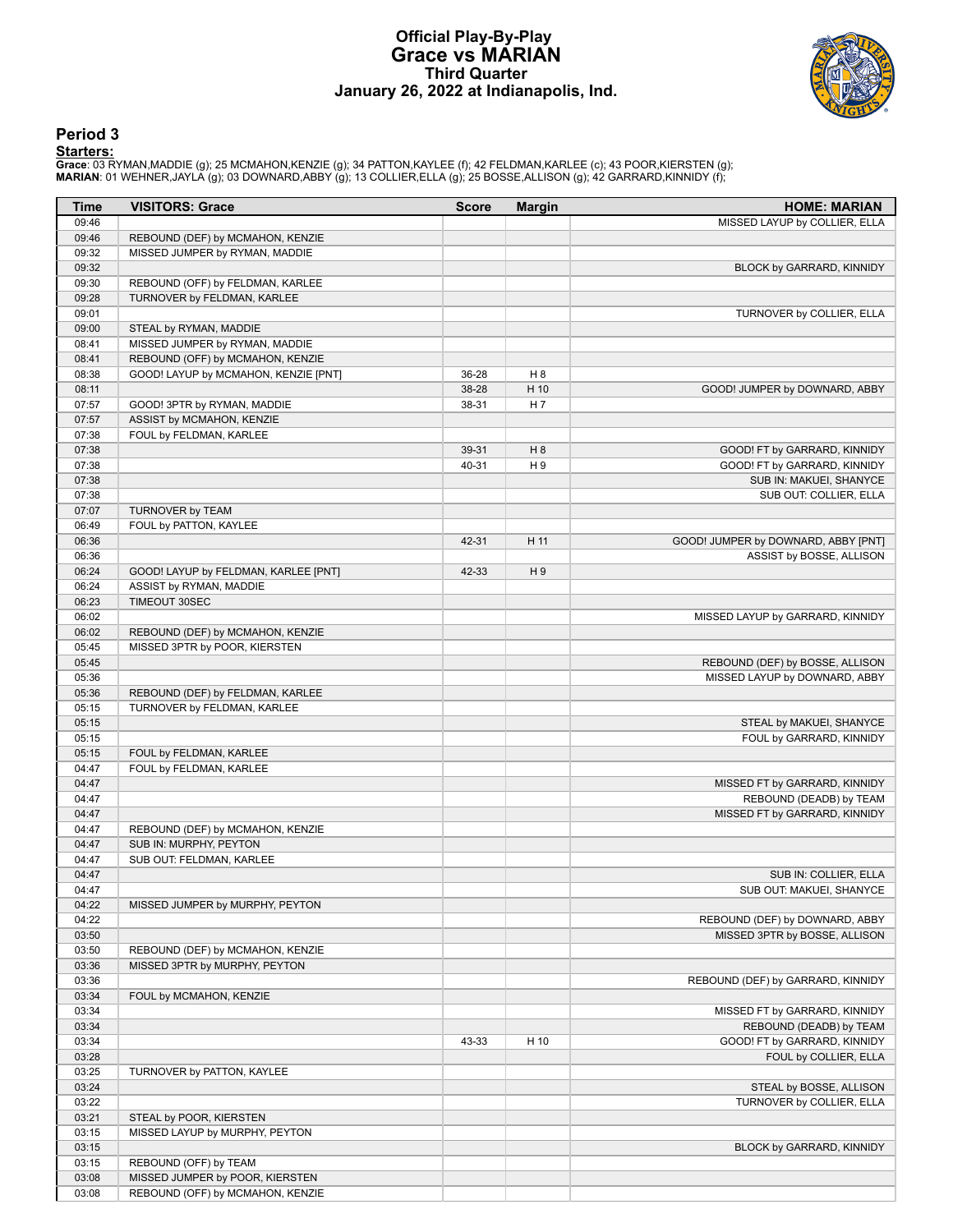| <b>Time</b> | <b>VISITORS: Grace</b>             | <b>Score</b> | <b>Margin</b>  | <b>HOME: MARIAN</b>            |
|-------------|------------------------------------|--------------|----------------|--------------------------------|
| 03:03       | MISSED JUMPER by POOR, KIERSTEN    |              |                |                                |
| 03:03       | REBOUND (OFF) by MURPHY, PEYTON    |              |                |                                |
| 02:54       | MISSED JUMPER by MCMAHON, KENZIE   |              |                |                                |
| 02:54       |                                    |              |                | REBOUND (DEF) by COLLIER, ELLA |
| 02:31       |                                    |              |                | FOUL by GARRARD, KINNIDY       |
| 02:31       |                                    |              |                | TURNOVER by GARRARD, KINNIDY   |
| 02:31       |                                    |              |                | SUB IN: SALES, MAJESTIC        |
| 02:31       |                                    |              |                | SUB OUT: GARRARD, KINNIDY      |
| 02:21       | GOOD! LAYUP by RYMAN, MADDIE [PNT] | 43-35        | H 8            |                                |
| 01:54       |                                    |              |                | MISSED LAYUP by BOSSE, ALLISON |
| 01:54       | BLOCK by MURPHY, PEYTON            |              |                |                                |
| 01:52       | REBOUND (DEF) by MURPHY, PEYTON    |              |                |                                |
| 01:46       |                                    |              |                | FOUL by BOSSE, ALLISON         |
| 01:42       |                                    |              |                | FOUL by SALES, MAJESTIC        |
| 01:42       | GOOD! FT by PATTON, KAYLEE         | 43-36        | H <sub>7</sub> |                                |
| 01:42       | GOOD! FT by PATTON, KAYLEE         | 43-37        | H <sub>6</sub> |                                |
| 01:22       | FOUL by MCMAHON, KENZIE            |              |                |                                |
| 01:22       |                                    | 44-37        | H <sub>7</sub> | GOOD! FT by COLLIER, ELLA      |
| 01:22       |                                    | 45-37        | H 8            | GOOD! FT by COLLIER, ELLA      |
| 01:00       | GOOD! LAYUP by RYMAN, MADDIE [PNT] | 45-39        | H <sub>6</sub> |                                |
| 00:38       |                                    | 48-39        | H9             | GOOD! 3PTR by COLLIER, ELLA    |
| 00:38       |                                    |              |                | ASSIST by SALES, MAJESTIC      |
| 00:09       |                                    |              |                | FOUL by SALES, MAJESTIC        |
| 00:09       | GOOD! FT by POOR, KIERSTEN         | 48-40        | H 8            |                                |
| 00:09       | GOOD! FT by POOR, KIERSTEN         | 48-41        | H <sub>7</sub> |                                |

# **Grace 41, MARIAN 48**

| <b>Points (This Period)</b> | <b>GRC</b>    | MUWBB21       |
|-----------------------------|---------------|---------------|
| In the Paint                |               |               |
| Off Turns                   |               |               |
| 2nd Chance                  |               |               |
| <b>Fast Break</b>           |               |               |
| Bench                       |               |               |
| Per Poss                    | 1.000<br>7/15 | 0.750<br>6/16 |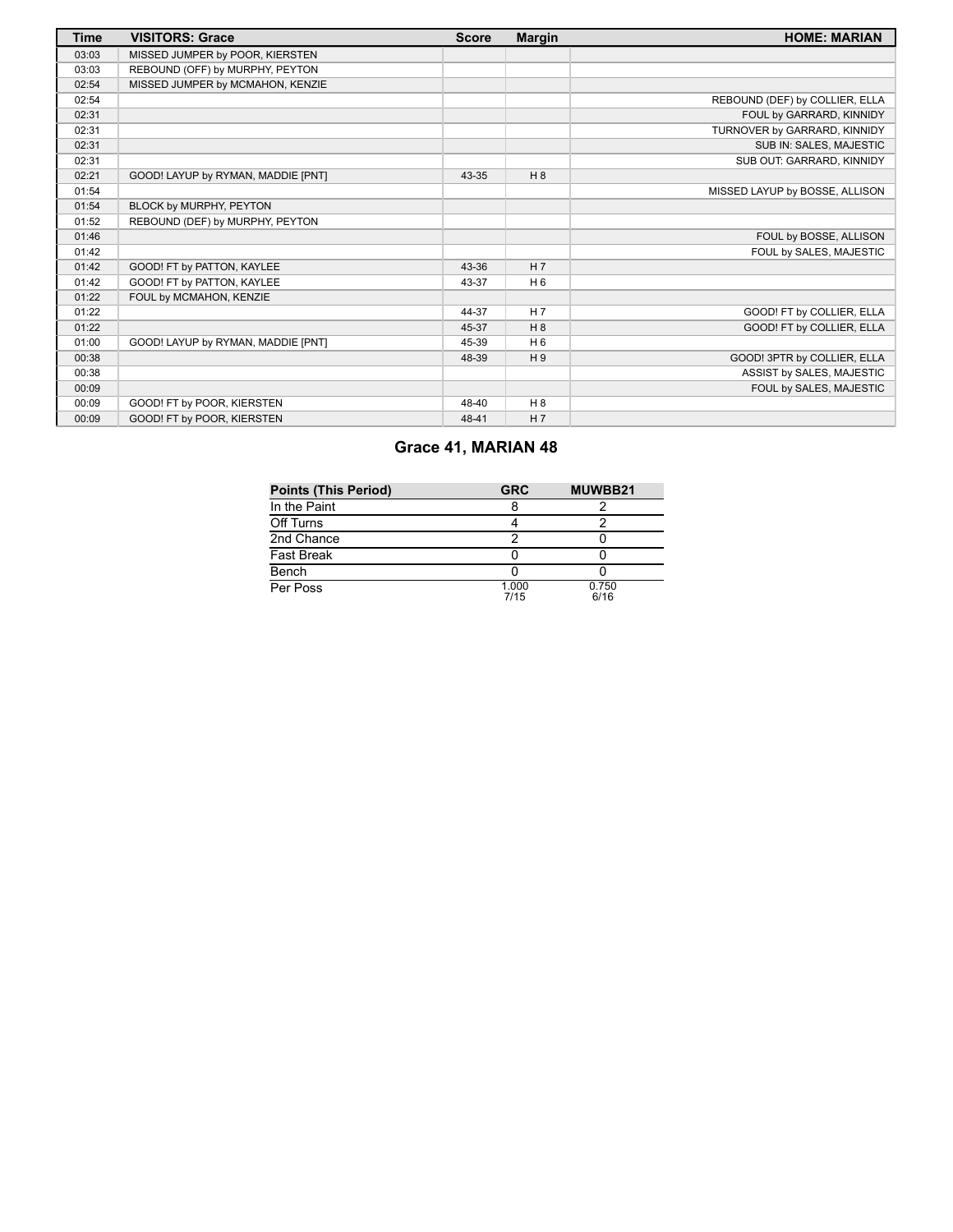# **Official Play-By-Play Grace vs MARIAN Fourth Quarter January 26, 2022 at Indianapolis, Ind.**



## **Period 4**

| Time           | <b>VISITORS: Grace</b>               | <b>Score</b> | <b>Margin</b>  | <b>HOME: MARIAN</b>                                                   |
|----------------|--------------------------------------|--------------|----------------|-----------------------------------------------------------------------|
| 10:00          | SUB IN: MURPHY, PEYTON               |              |                |                                                                       |
| 10:00          | SUB OUT: FELDMAN, KARLEE             |              |                |                                                                       |
| 09:46          |                                      |              |                | TURNOVER by WEHNER, JAYLA                                             |
| 09:46          | STEAL by PATTON, KAYLEE              |              |                |                                                                       |
| 09:42          | TURNOVER by POOR, KIERSTEN           |              |                |                                                                       |
| 09:14          |                                      |              |                | MISSED 3PTR by DOWNARD, ABBY                                          |
| 09:14<br>08:50 | REBOUND (DEF) by MCMAHON, KENZIE     |              |                | FOUL by COLLIER, ELLA                                                 |
| 08:50          | GOOD! FT by RYMAN, MADDIE            | 48-42        | H <sub>6</sub> |                                                                       |
| 08:50          | MISSED FT by RYMAN, MADDIE           |              |                |                                                                       |
| 08:50          |                                      |              |                | REBOUND (DEF) by BOSSE, ALLISON                                       |
| 08:32          |                                      |              |                | TURNOVER by COLLIER, ELLA                                             |
| 08:31          | STEAL by MCMAHON, KENZIE             |              |                |                                                                       |
| 08:23          | TURNOVER by PATTON, KAYLEE           |              |                |                                                                       |
| 08:23          |                                      |              |                | STEAL by BOSSE, ALLISON                                               |
| 08:17          |                                      |              |                | <b>TIMEOUT TEAM</b>                                                   |
| 08:03          |                                      |              |                | MISSED JUMPER by GARRARD, KINNIDY                                     |
| 08:03          | REBOUND (DEF) by PATTON, KAYLEE      |              |                |                                                                       |
| 07:52          | TURNOVER by PATTON, KAYLEE           |              |                |                                                                       |
| 07:24<br>07:24 |                                      | 51-42        | H <sub>9</sub> | GOOD! 3PTR by WEHNER, JAYLA<br>ASSIST by DOWNARD, ABBY                |
| 07:08          | TURNOVER by MURPHY, PEYTON           |              |                |                                                                       |
| 06:51          |                                      |              |                | MISSED 3PTR by WEHNER, JAYLA                                          |
| 06:51          |                                      |              |                | REBOUND (OFF) by COLLIER, ELLA                                        |
| 06:47          |                                      |              |                | MISSED JUMPER by COLLIER, ELLA                                        |
| 06:47          | REBOUND (DEF) by MURPHY, PEYTON      |              |                |                                                                       |
| 06:34          |                                      |              |                | FOUL by BOSSE, ALLISON                                                |
| 06:34          | SUB IN: FELDMAN, KARLEE              |              |                |                                                                       |
| 06:34          | SUB OUT: MURPHY, PEYTON              |              |                |                                                                       |
| 06:18          | MISSED JUMPER by MCMAHON, KENZIE     |              |                |                                                                       |
| 06:18          | REBOUND (OFF) by FELDMAN, KARLEE     |              |                |                                                                       |
| 06:13          | GOOD! LAYUP by FELDMAN, KARLEE [PNT] | 51-44        | H 7            |                                                                       |
| 05:45          |                                      |              |                | TURNOVER by GARRARD, KINNIDY                                          |
| 05:45<br>05:31 | MISSED LAYUP by RYMAN, MADDIE        |              |                | TIMEOUT 30SEC                                                         |
| 05:31          |                                      |              |                | BLOCK by GARRARD, KINNIDY                                             |
| 05:30          | REBOUND (OFF) by TEAM                |              |                |                                                                       |
| 05:20          | MISSED LAYUP by RYMAN, MADDIE        |              |                |                                                                       |
| 05:20          |                                      |              |                | REBOUND (DEF) by GARRARD, KINNIDY                                     |
| 05:09          |                                      |              |                | MISSED JUMPER by DOWNARD, ABBY                                        |
| 05:09          |                                      |              |                | REBOUND (OFF) by GARRARD, KINNIDY                                     |
| 05:04          |                                      | 53-44        | H9             | GOOD! LAYUP by GARRARD, KINNIDY [PNT]                                 |
| 04:59          | MISSED JUMPER by PATTON, KAYLEE      |              |                |                                                                       |
| 04:59          |                                      |              |                | REBOUND (DEF) by COLLIER, ELLA                                        |
| 04:36          | FOUL by MCMAHON, KENZIE              |              |                |                                                                       |
| 04:36          |                                      | 54-44        | H 10           | GOOD! FT by GARRARD, KINNIDY                                          |
| 04:36<br>04:17 | MISSED LAYUP by FELDMAN, KARLEE      | 55-44        | H 11           | GOOD! FT by GARRARD, KINNIDY                                          |
| 04:17          |                                      |              |                | BLOCK by GARRARD, KINNIDY                                             |
| 04:16          | REBOUND (OFF) by FELDMAN, KARLEE     |              |                |                                                                       |
| 04:15          |                                      |              |                | FOUL by GARRARD, KINNIDY                                              |
| 04:15          | GOOD! FT by FELDMAN, KARLEE          | 55-45        | H 10           |                                                                       |
| 04:15          | MISSED FT by FELDMAN, KARLEE         |              |                |                                                                       |
| 04:15          |                                      |              |                | REBOUND (DEF) by COLLIER, ELLA                                        |
| 03:46          |                                      |              |                | MISSED JUMPER by GARRARD, KINNIDY                                     |
| 03:46          | REBOUND (DEF) by FELDMAN, KARLEE     |              |                |                                                                       |
| 03:38          | MISSED 3PTR by POOR, KIERSTEN        |              |                |                                                                       |
| 03:38          |                                      |              |                | REBOUND (DEF) by COLLIER, ELLA                                        |
| 03:04          |                                      | 57-45        | H 12           | GOOD! LAYUP by DOWNARD, ABBY [PNT]                                    |
| 02:52          | MISSED JUMPER by PATTON, KAYLEE      |              |                |                                                                       |
| 02:52<br>02:25 |                                      |              |                | REBOUND (DEF) by GARRARD, KINNIDY<br>MISSED LAYUP by GARRARD, KINNIDY |
| 02:25          | REBOUND (DEF) by FELDMAN, KARLEE     |              |                |                                                                       |
| 02:14          | MISSED JUMPER by POOR, KIERSTEN      |              |                |                                                                       |
| 02:14          |                                      |              |                | REBOUND (DEF) by GARRARD, KINNIDY                                     |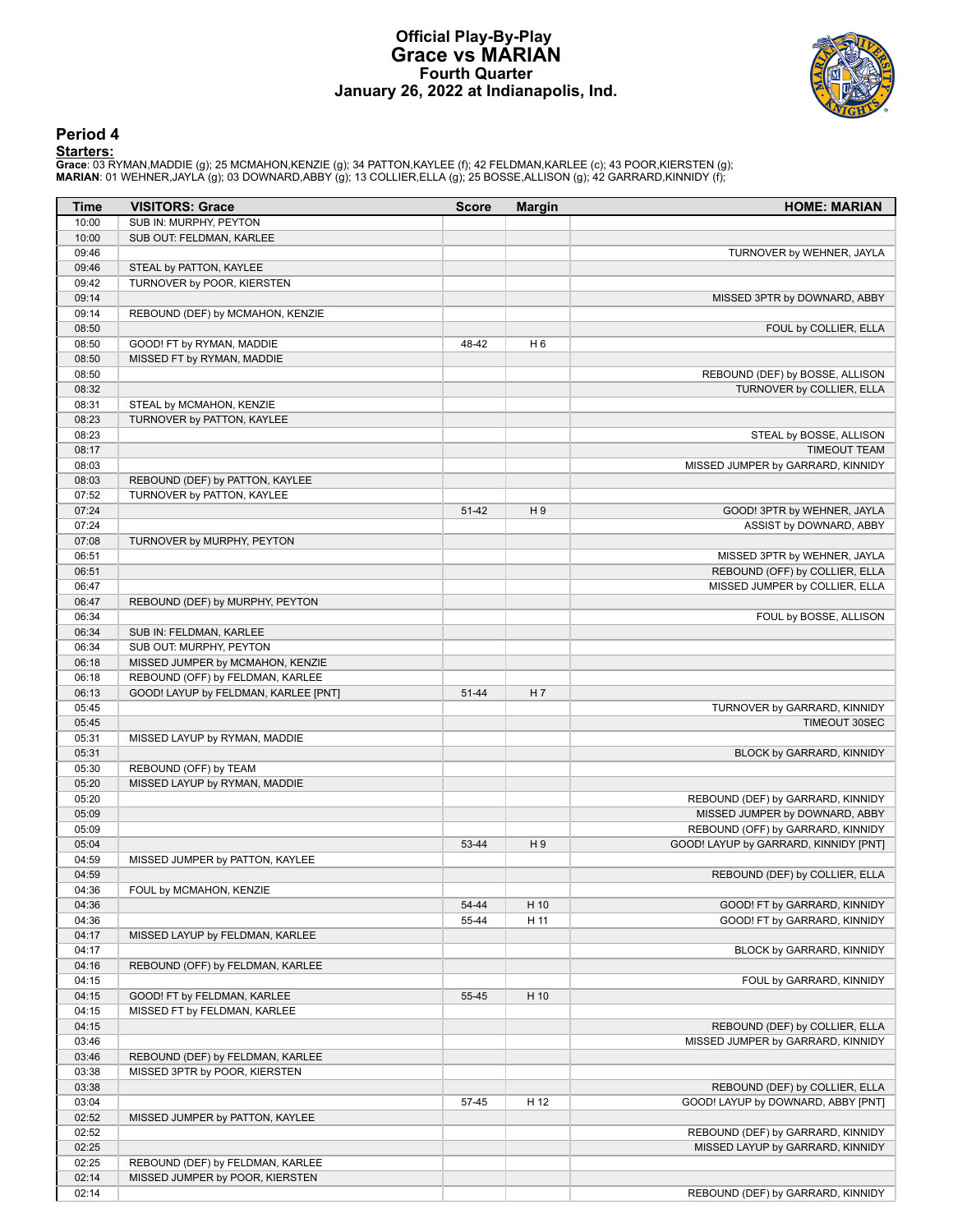| <b>Time</b> | <b>VISITORS: Grace</b>               | <b>Score</b> | <b>Margin</b> | <b>HOME: MARIAN</b>                 |
|-------------|--------------------------------------|--------------|---------------|-------------------------------------|
| 01:51       |                                      | 60-45        | H 15          | GOOD! 3PTR by BOSSE, ALLISON        |
| 01:51       |                                      |              |               | ASSIST by DOWNARD, ABBY             |
| 01:36       | GOOD! 3PTR by RYMAN, MADDIE          | 60-48        | H 12          |                                     |
| 01:34       | TIMEOUT 30SEC                        |              |               |                                     |
| 01:11       |                                      | 62-48        | H 14          | GOOD! JUMPER by DOWNARD, ABBY [PNT] |
| 01:11       |                                      |              |               | ASSIST by GARRARD, KINNIDY          |
| 01:00       | GOOD! LAYUP by RYMAN, MADDIE [PNT]   | 62-50        | H 12          |                                     |
| 00:41       |                                      |              |               | MISSED JUMPER by DOWNARD, ABBY      |
| 00:41       | REBOUND (DEF) by FELDMAN, KARLEE     |              |               |                                     |
| 00:38       |                                      |              |               | FOUL by WEHNER, JAYLA               |
| 00:34       | MISSED 3PTR by RYMAN, MADDIE         |              |               |                                     |
| 00:34       | REBOUND (OFF) by FELDMAN, KARLEE     |              |               |                                     |
| 00:31       | GOOD! LAYUP by FELDMAN, KARLEE [PNT] | 62-52        | H 10          |                                     |
| 00:09       |                                      |              |               | MISSED JUMPER by COLLIER, ELLA      |
| 00:09       | REBOUND (DEF) by FELDMAN, KARLEE     |              |               |                                     |
| 00:03       | MISSED 3PTR by POOR, KIERSTEN        |              |               |                                     |
| 00:03       | REBOUND (OFF) by POOR, KIERSTEN      |              |               |                                     |

# **Grace 52, MARIAN 62**

| <b>Points (This Period)</b> | <b>GRC</b>    | MUWBB21       |
|-----------------------------|---------------|---------------|
| In the Paint                |               |               |
| Off Turns                   |               |               |
| 2nd Chance                  |               |               |
| <b>Fast Break</b>           |               |               |
| Bench                       |               |               |
| Per Poss                    | 0.688<br>6/16 | 0.824<br>6/17 |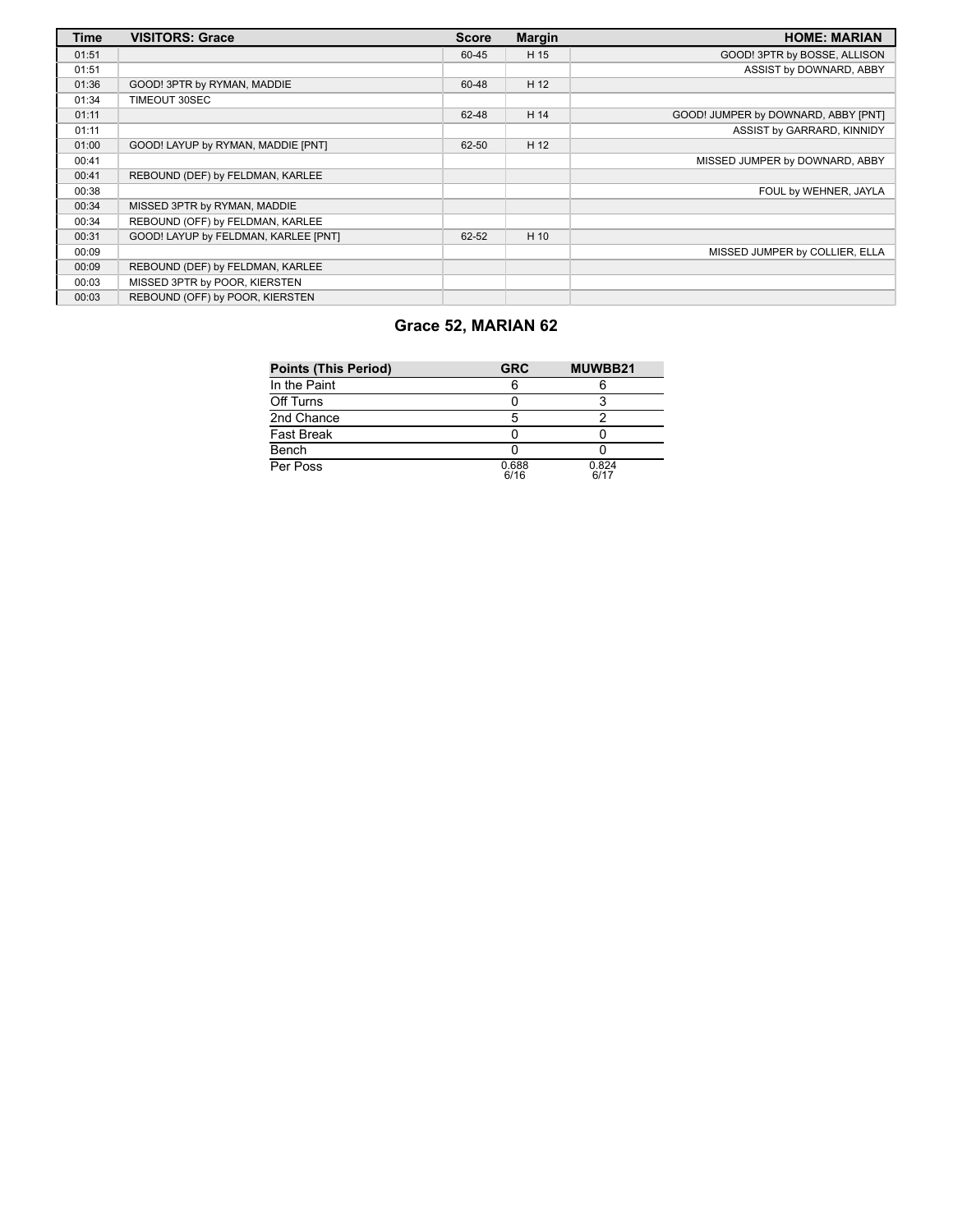# **Official Scoring/Possession Reference Chart Grace vs MARIAN Period 1 January 26, 2022 at Indianapolis, Ind.**



**Period 1**

<mark>Starters:</mark><br>Grace: 03 RYMAN,MADDIE (g); 25 MCMAHON,KENZIE (g); 34 PATTON,KAYLEE (f); 42 FELDMAN,KARLEE (c); 43 POOR,KIERSTEN (g);<br>**MARIAN**: 01 WEHNER,JAYLA (g); 03 DOWNARD,ABBY (g); 13 COLLIER,ELLA (g); 25 BOSSE,ALLISON (g

| <b>Time</b> | <b>VISITORS: Grace</b>                | <b>Score</b> | <b>Margin</b>  | <b>HOME: MARIAN</b>                   |
|-------------|---------------------------------------|--------------|----------------|---------------------------------------|
| 08:57       | GOOD! LAYUP by PATTON, KAYLEE [PNT]   | $0 - 2$      | V <sub>2</sub> |                                       |
| 07:54       |                                       | $2 - 2$      | T              | GOOD! JUMPER by DOWNARD, ABBY [PNT]   |
| 07:40       | GOOD! JUMPER by POOR, KIERSTEN [PNT]  | $2 - 4$      | V <sub>2</sub> |                                       |
| 07:24       |                                       | $5 - 4$      | H <sub>1</sub> | GOOD! 3PTR by COLLIER, ELLA           |
| 07:02       |                                       | $8 - 4$      | H <sub>4</sub> | GOOD! 3PTR by COLLIER, ELLA           |
| 06:51       | GOOD! LAYUP by RYMAN, MADDIE [PNT]    | $8-6$        | H <sub>2</sub> |                                       |
| 06:18       |                                       | $10-6$       | H <sub>4</sub> | GOOD! LAYUP by GARRARD, KINNIDY [PNT] |
| 06:06       | GOOD! LAYUP by FELDMAN, KARLEE [PNT]  | $10 - 8$     | H <sub>2</sub> |                                       |
| 05:33       |                                       | $12 - 8$     | H <sub>4</sub> | GOOD! JUMPER by COLLIER, ELLA         |
| 05:20       | GOOD! LAYUP by FELDMAN, KARLEE [PNT]  | $12 - 10$    | H <sub>2</sub> |                                       |
| 04:21       | GOOD! JUMPER by POOR, KIERSTEN [PNT]  | $12 - 12$    | $\mathsf{T}$   |                                       |
| 03:12       | GOOD! FT by RYMAN, MADDIE             | $12 - 13$    | V <sub>1</sub> |                                       |
| 03:12       | GOOD! LAYUP by RYMAN, MADDIE [FB/PNT] | $12 - 15$    | V <sub>3</sub> |                                       |
| 02:08       | GOOD! LAYUP by MCMAHON, KENZIE [PNT]  | $12 - 17$    | V <sub>5</sub> |                                       |
| 01:42       |                                       | $14 - 17$    | V <sub>3</sub> | GOOD! JUMPER by DOWNARD, ABBY         |
| 01:32       |                                       | $16 - 17$    | V <sub>1</sub> | GOOD! LAYUP by DOWNARD, ABBY [PNT]    |
| 01:03       |                                       | $18 - 17$    | H <sub>1</sub> | GOOD! LAYUP by COLLIER, ELLA [PNT]    |
| 00:42       | GOOD! FT by FELDMAN, KARLEE           | $18-18$      | T              |                                       |

**Grace 18, MARIAN 18**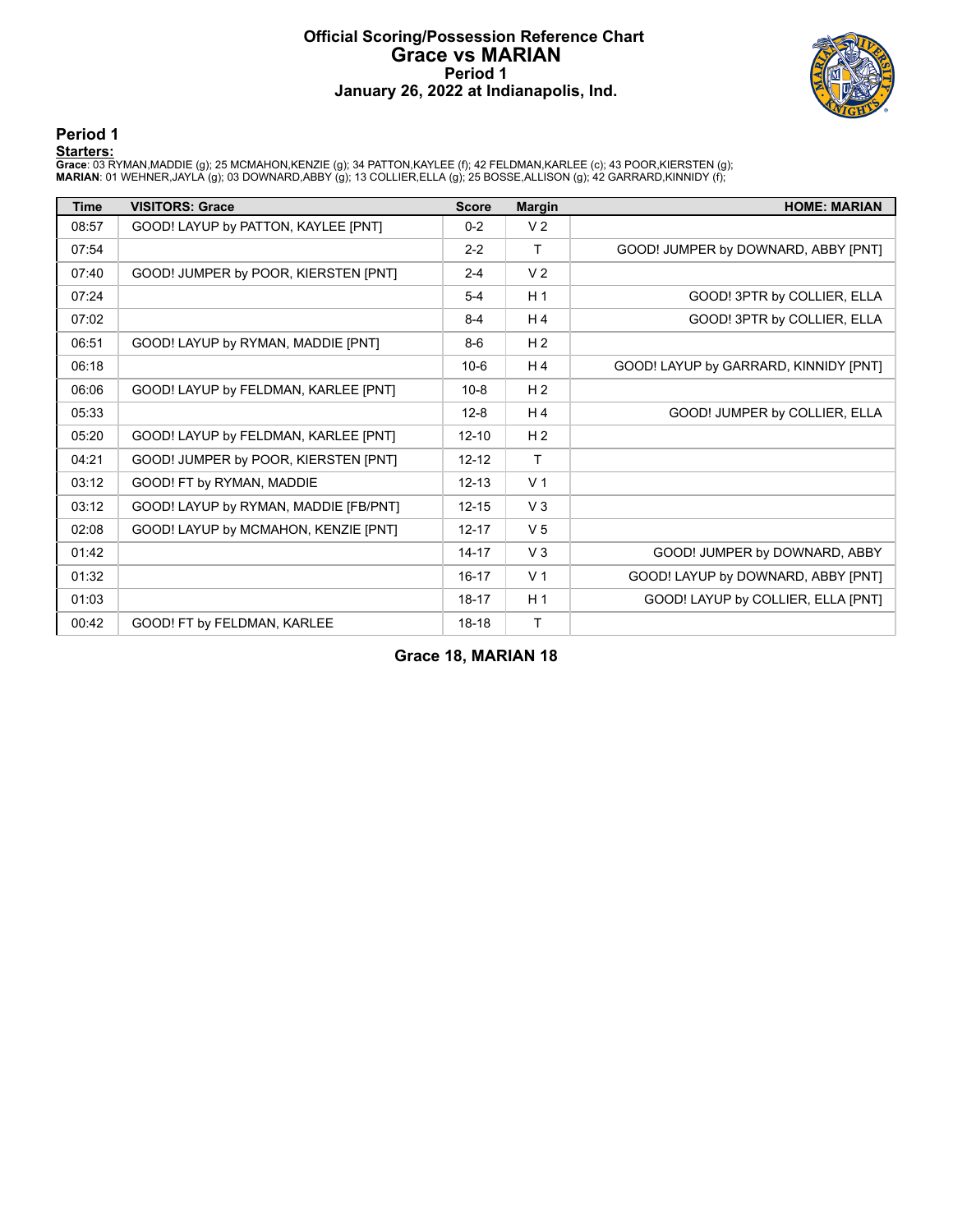# **Official Scoring/Possession Reference Chart Grace vs MARIAN Period 2 January 26, 2022 at Indianapolis, Ind.**



**Period 2**

#### **Starters:**

**Grace**: 03 RYMAN,MADDIE (g); 25 MCMAHON,KENZIE (g); 34 PATTON,KAYLEE (f); 42 FELDMAN,KARLEE (c); 43 POOR,KIERSTEN (g);<br>**MARIAN**: 01 WEHNER,JAYLA (g); 03 DOWNARD,ABBY (g); 13 COLLIER,ELLA (g); 25 BOSSE,ALLISON (g); 42 GARR

| Time  | <b>VISITORS: Grace</b>               | <b>Score</b> | <b>Margin</b>  | <b>HOME: MARIAN</b>                    |
|-------|--------------------------------------|--------------|----------------|----------------------------------------|
| 09:49 | GOOD! LAYUP by FELDMAN, KARLEE [PNT] | 18-20        | V <sub>2</sub> |                                        |
| 09:03 |                                      | $20 - 20$    | $\mathsf{T}$   | GOOD! LAYUP by BOSSE, ALLISON [PNT]    |
| 06:28 | GOOD! LAYUP by RYMAN, MADDIE [PNT]   | $20 - 22$    | V <sub>2</sub> |                                        |
| 05:36 |                                      | $22 - 22$    | Τ              | GOOD! JUMPER by WEHNER, JAYLA          |
| 05:08 |                                      | $24-22$      | H <sub>2</sub> | GOOD! LAYUP by DOWNARD, ABBY [FB/PNT]  |
| 04:40 |                                      | $27-22$      | H <sub>5</sub> | GOOD! 3PTR by DOWNARD, ABBY            |
| 03:53 |                                      | 29-22        | H 7            | GOOD! JUMPER by GARRARD, KINNIDY [PNT] |
| 03:02 | GOOD! FT by FELDMAN, KARLEE          | 29-23        | H 6            |                                        |
| 03:02 | GOOD! FT by FELDMAN, KARLEE          | 29-24        | H <sub>5</sub> |                                        |
| 02:45 |                                      | $31 - 24$    | H <sub>7</sub> | GOOD! LAYUP by GARRARD, KINNIDY [PNT]  |
| 02:45 |                                      | $32 - 24$    | H 8            | GOOD! FT by GARRARD, KINNIDY           |
| 01:21 | GOOD! FT by RYMAN, MADDIE            | $32 - 25$    | H <sub>7</sub> |                                        |
| 01:21 | GOOD! FT by RYMAN, MADDIE            | $32 - 26$    | H 6            |                                        |
| 01:00 |                                      | 34-26        | H 8            | GOOD! JUMPER by GARRARD, KINNIDY [PNT] |
| 00:19 |                                      | 36-26        | H 10           | GOOD! JUMPER by DOWNARD, ABBY [PNT]    |

**Grace 26, MARIAN 36**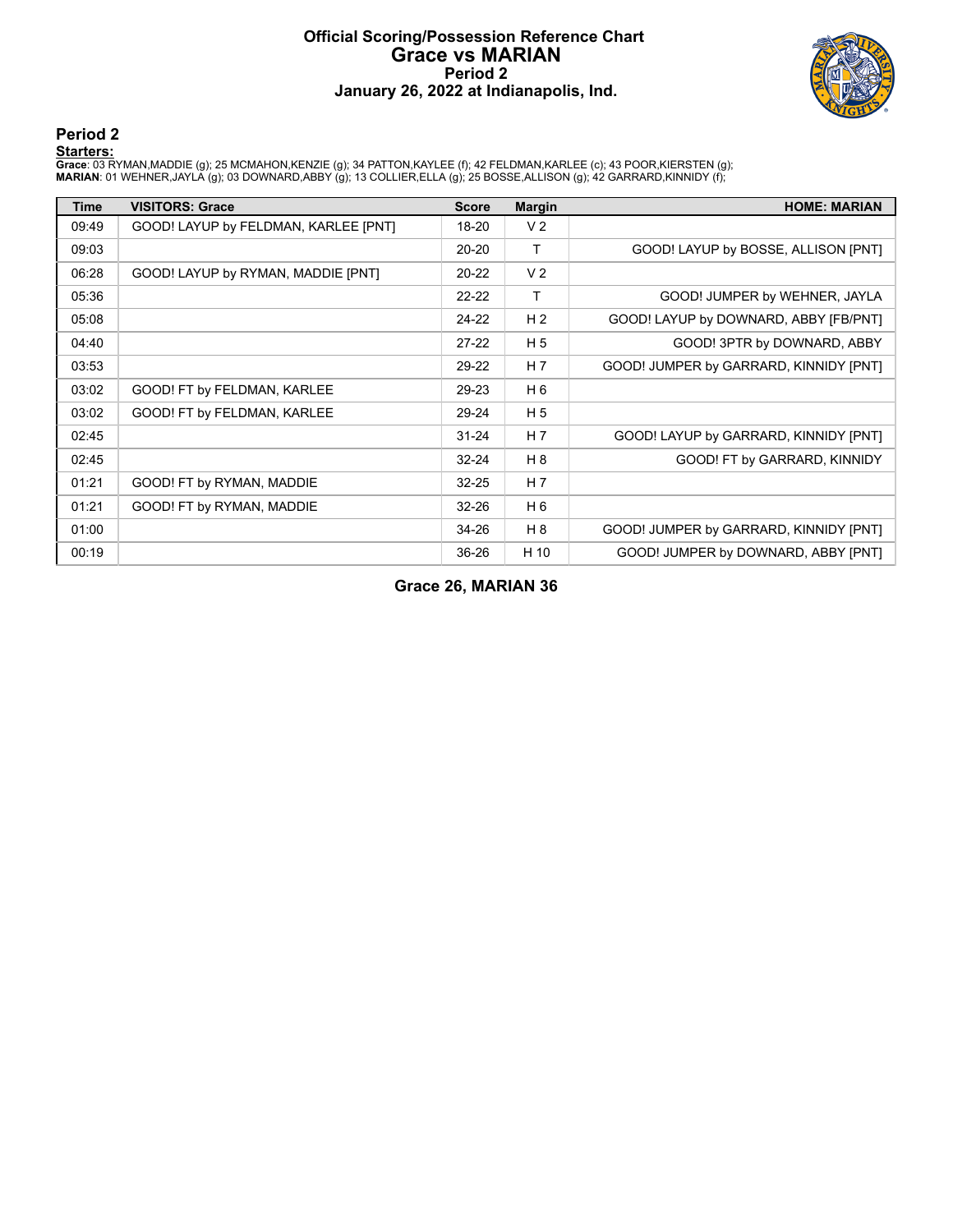# **Official Scoring/Possession Reference Chart Grace vs MARIAN Period 3 January 26, 2022 at Indianapolis, Ind.**



**Period 3**

<mark>Starters:</mark><br>Grace: 03 RYMAN,MADDIE (g); 25 MCMAHON,KENZIE (g); 34 PATTON,KAYLEE (f); 42 FELDMAN,KARLEE (c); 43 POOR,KIERSTEN (g);<br>**MARIAN**: 01 WEHNER,JAYLA (g); 03 DOWNARD,ABBY (g); 13 COLLIER,ELLA (g); 25 BOSSE,ALLISON (g

| <b>Time</b> | <b>VISITORS: Grace</b>               | <b>Score</b> | <b>Margin</b>  | <b>HOME: MARIAN</b>                 |
|-------------|--------------------------------------|--------------|----------------|-------------------------------------|
| 08:38       | GOOD! LAYUP by MCMAHON, KENZIE [PNT] | 36-28        | H 8            |                                     |
| 08:11       |                                      | 38-28        | H 10           | GOOD! JUMPER by DOWNARD, ABBY       |
| 07:57       | GOOD! 3PTR by RYMAN, MADDIE          | 38-31        | H <sub>7</sub> |                                     |
| 07:38       |                                      | 39-31        | H 8            | GOOD! FT by GARRARD, KINNIDY        |
| 07:38       |                                      | 40-31        | H9             | GOOD! FT by GARRARD, KINNIDY        |
| 06:36       |                                      | 42-31        | H 11           | GOOD! JUMPER by DOWNARD, ABBY [PNT] |
| 06:24       | GOOD! LAYUP by FELDMAN, KARLEE [PNT] | 42-33        | H 9            |                                     |
| 03:34       |                                      | 43-33        | H 10           | GOOD! FT by GARRARD, KINNIDY        |
| 02:21       | GOOD! LAYUP by RYMAN, MADDIE [PNT]   | 43-35        | H <sub>8</sub> |                                     |
| 01:42       | GOOD! FT by PATTON, KAYLEE           | 43-36        | H 7            |                                     |
| 01:42       | GOOD! FT by PATTON, KAYLEE           | 43-37        | H 6            |                                     |
| 01:22       |                                      | 44-37        | H <sub>7</sub> | GOOD! FT by COLLIER, ELLA           |
| 01:22       |                                      | 45-37        | H 8            | GOOD! FT by COLLIER, ELLA           |
| 01:00       | GOOD! LAYUP by RYMAN, MADDIE [PNT]   | 45-39        | H <sub>6</sub> |                                     |
| 00:38       |                                      | 48-39        | H <sub>9</sub> | GOOD! 3PTR by COLLIER, ELLA         |
| 00:09       | GOOD! FT by POOR, KIERSTEN           | 48-40        | H 8            |                                     |
| 00:09       | GOOD! FT by POOR, KIERSTEN           | 48-41        | H <sub>7</sub> |                                     |

**Grace 41, MARIAN 48**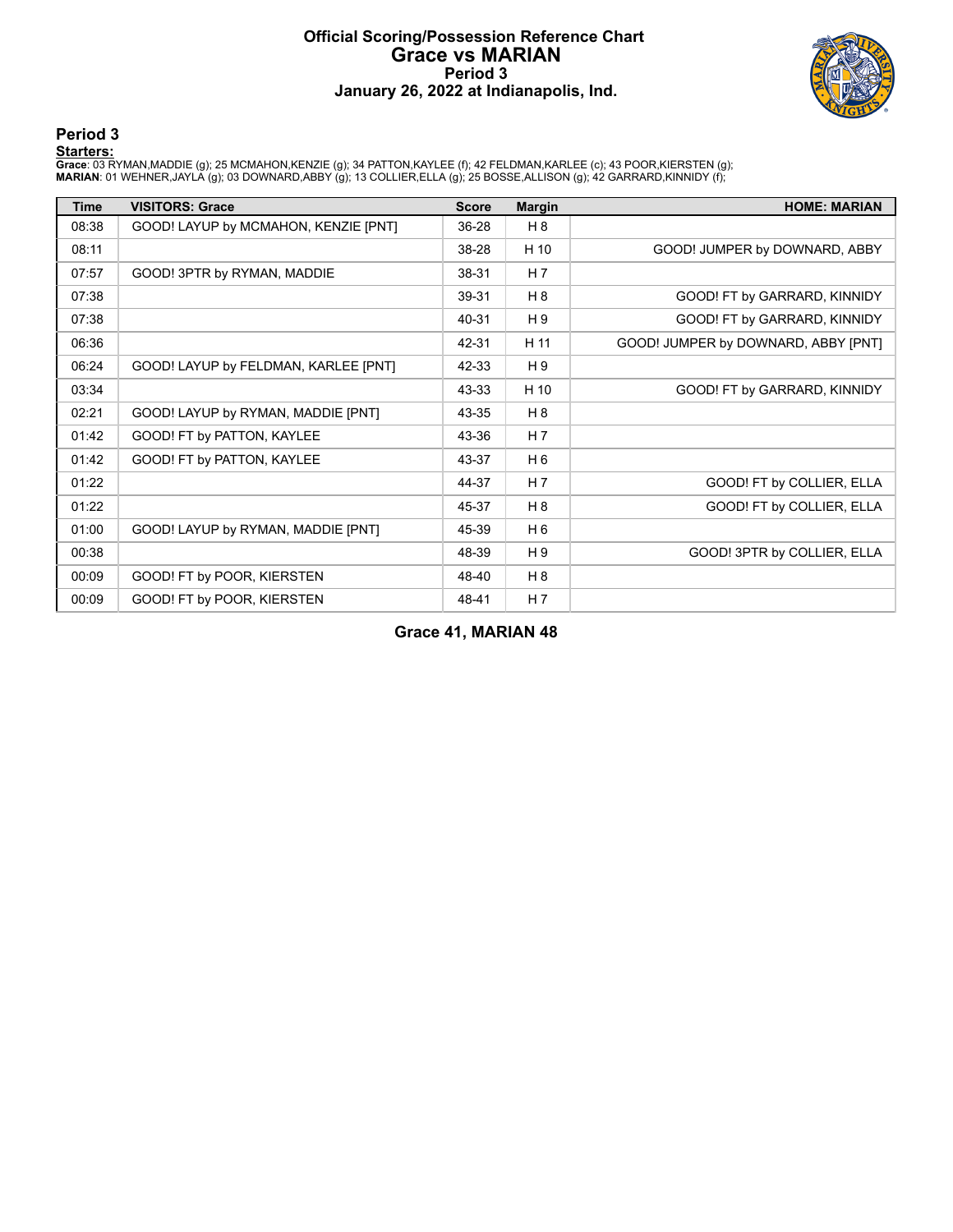# **Official Scoring/Possession Reference Chart Grace vs MARIAN Period 4 January 26, 2022 at Indianapolis, Ind.**



**Period 4**

<mark>Starters:</mark><br>Grace: 03 RYMAN,MADDIE (g); 25 MCMAHON,KENZIE (g); 34 PATTON,KAYLEE (f); 42 FELDMAN,KARLEE (c); 43 POOR,KIERSTEN (g);<br>**MARIAN**: 01 WEHNER,JAYLA (g); 03 DOWNARD,ABBY (g); 13 COLLIER,ELLA (g); 25 BOSSE,ALLISON (g

| Time  | <b>VISITORS: Grace</b>               | <b>Score</b> | <b>Margin</b>  | <b>HOME: MARIAN</b>                   |
|-------|--------------------------------------|--------------|----------------|---------------------------------------|
| 08:50 | GOOD! FT by RYMAN, MADDIE            | 48-42        | H 6            |                                       |
| 07:24 |                                      | 51-42        | H <sub>9</sub> | GOOD! 3PTR by WEHNER, JAYLA           |
| 06:13 | GOOD! LAYUP by FELDMAN, KARLEE [PNT] | 51-44        | H 7            |                                       |
| 05:04 |                                      | 53-44        | H 9            | GOOD! LAYUP by GARRARD, KINNIDY [PNT] |
| 04:36 |                                      | 54-44        | H 10           | GOOD! FT by GARRARD, KINNIDY          |
| 04:36 |                                      | 55-44        | H 11           | GOOD! FT by GARRARD, KINNIDY          |
| 04:15 | GOOD! FT by FELDMAN, KARLEE          | 55-45        | H 10           |                                       |
| 03:04 |                                      | 57-45        | H 12           | GOOD! LAYUP by DOWNARD, ABBY [PNT]    |
| 01:51 |                                      | 60-45        | H 15           | GOOD! 3PTR by BOSSE, ALLISON          |
| 01:36 | GOOD! 3PTR by RYMAN, MADDIE          | 60-48        | H 12           |                                       |
| 01:11 |                                      | 62-48        | H 14           | GOOD! JUMPER by DOWNARD, ABBY [PNT]   |
| 01:00 | GOOD! LAYUP by RYMAN, MADDIE [PNT]   | 62-50        | H 12           |                                       |
| 00:31 | GOOD! LAYUP by FELDMAN, KARLEE [PNT] | 62-52        | H 10           |                                       |

# **Grace 52, MARIAN 62**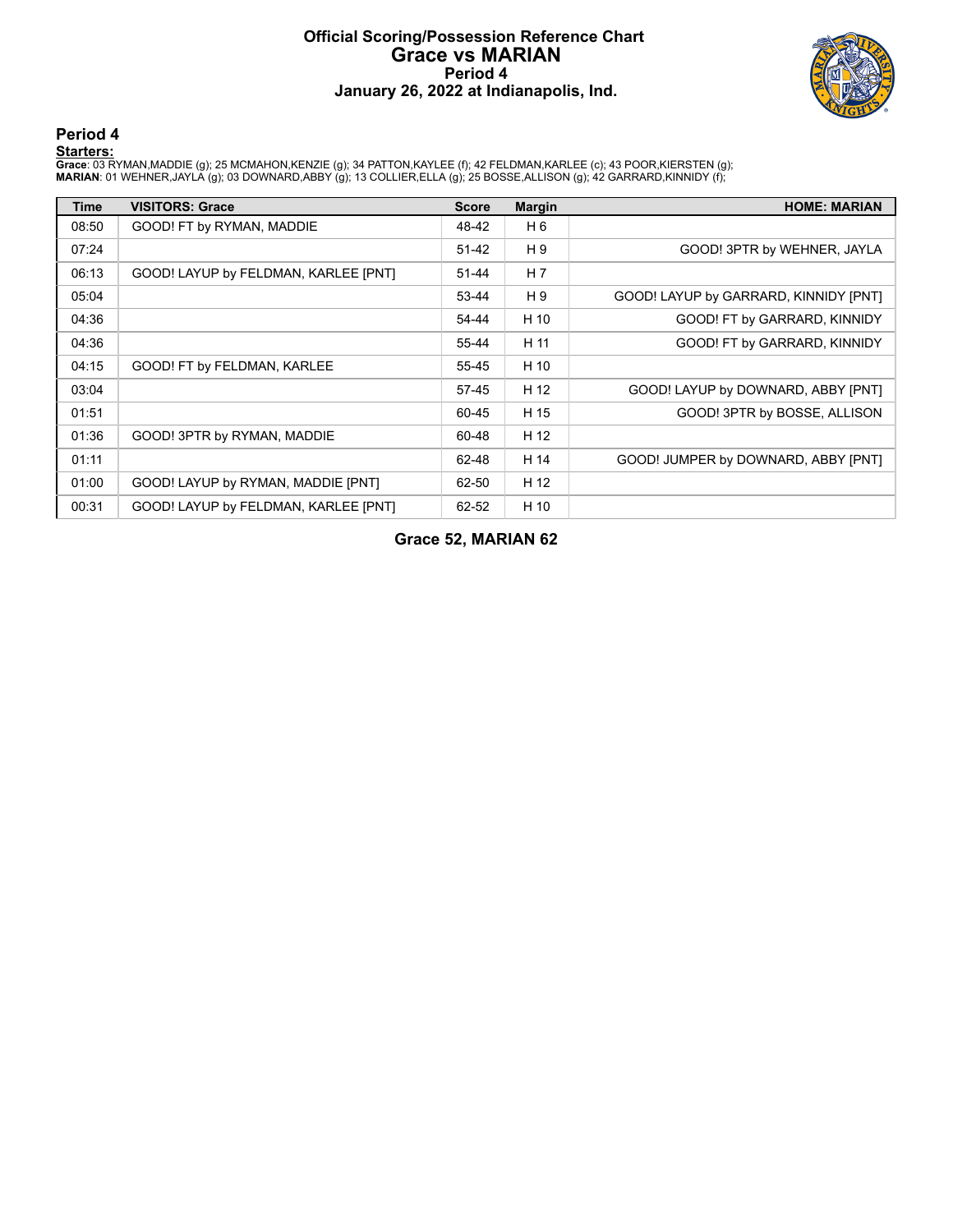# **Official Substitutions Log Grace vs MARIAN Period 1 January 26, 2022 at Indianapolis, Ind.**



| <b>VISITORS: Grace</b>     | Time  | <b>Score</b> | <b>HOME: MARIAN</b>     |
|----------------------------|-------|--------------|-------------------------|
| 03 RYMAN.MADDIE            |       |              | 01 WEHNER.JAYLA         |
| 25 MCMAHON, KENZIE         |       |              | 03 DOWNARD.ABBY         |
| 34 PATTON, KAYLEE          |       |              | 13 COLLIER, ELLA        |
| 42 FELDMAN.KARLEE          |       |              | 25 BOSSE, ALLISON       |
| 43 POOR.KIERSTEN           |       |              | 42 GARRARD.KINNIDY      |
|                            | 03:16 | $12 - 12$    | SUB IN: SALES, MAJESTIC |
|                            | 03:16 |              | SUB OUT: WEHNER.JAYLA   |
| SUB IN: 21 MURPHY.PEYTON   | 00:42 | $18-18$      |                         |
| SUB OUT: 34 PATTON, KAYLEE | 00:42 |              |                         |
|                            | 00:42 |              | SUB IN: MAKUEI, SHANYCE |
|                            | 00:42 |              | SUB IN: WEHNER, JAYLA   |
|                            | 00:42 |              | SUB OUT: DOWNARD.ABBY   |
|                            | 00:42 |              | SUB OUT: COLLIER.ELLA   |

**Grace 18, MARIAN 18**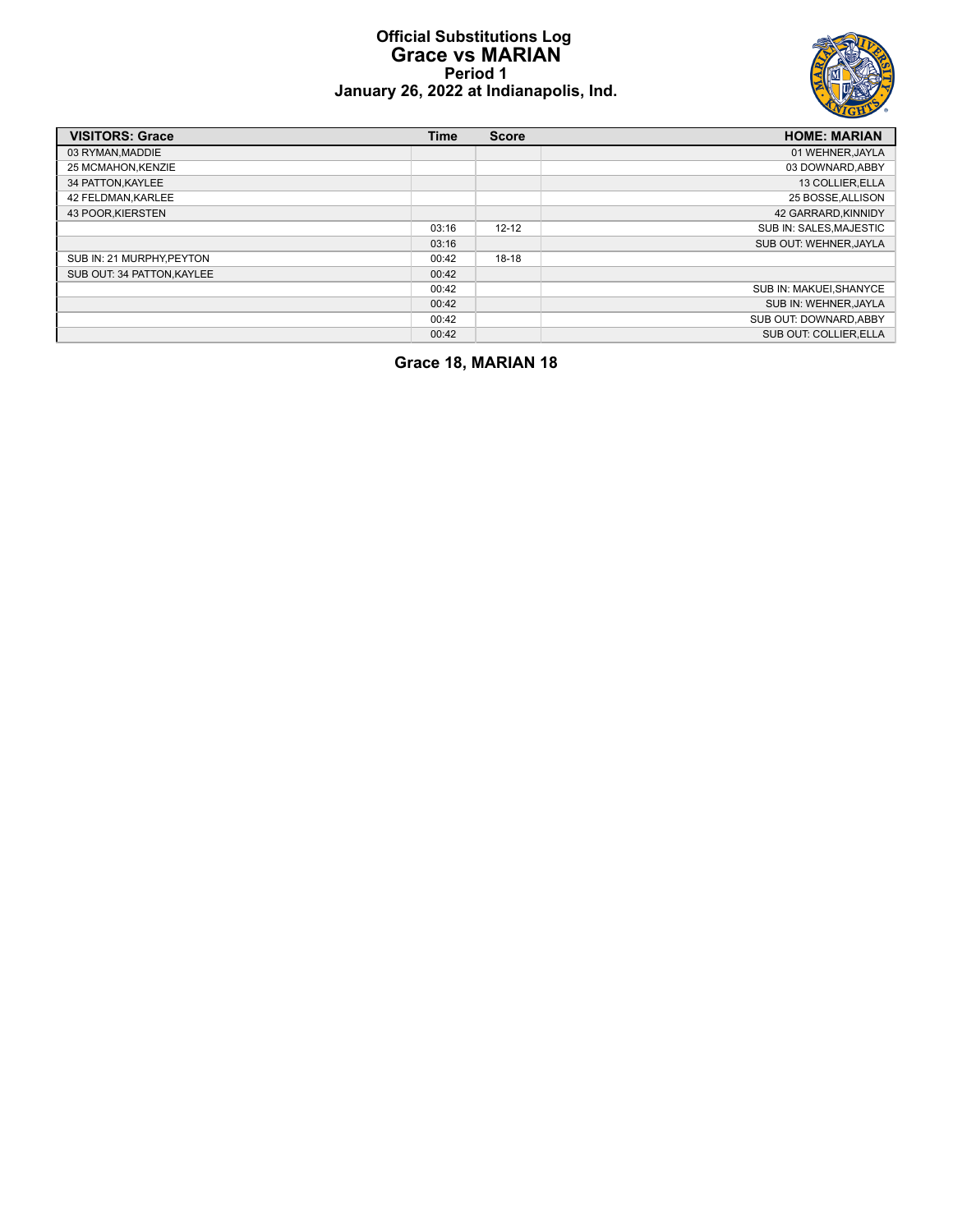# **Official Substitutions Log Grace vs MARIAN Period 2 January 26, 2022 at Indianapolis, Ind.**



| <b>VISITORS: Grace</b>     | <b>Time</b> | <b>Score</b>   | <b>HOME: MARIAN</b>      |
|----------------------------|-------------|----------------|--------------------------|
| 03 RYMAN, MADDIE           |             |                | 01 WEHNER, JAYLA         |
| 25 MCMAHON, KENZIE         |             |                | 03 DOWNARD, ABBY         |
| 34 PATTON, KAYLEE          |             |                | 13 COLLIER, ELLA         |
| 42 FELDMAN, KARLEE         |             |                | 25 BOSSE, ALLISON        |
| 43 POOR, KIERSTEN          |             |                | 42 GARRARD, KINNIDY      |
| SUB IN: 21 MURPHY, PEYTON  | 10:00       | $\blacksquare$ |                          |
| SUB OUT: 34 PATTON, KAYLEE | 10:00       |                |                          |
| SUB IN: 10 RYMAN, KENSIE   | 05:57       | $22 - 20$      |                          |
| SUB IN: 34 PATTON, KAYLEE  | 05:57       |                |                          |
| SUB OUT: 03 RYMAN, MADDIE  | 05:57       |                |                          |
| SUB OUT: 21 MURPHY, PEYTON | 05:57       |                |                          |
|                            | 05:57       |                | SUB IN: MAKUEI, SHANYCE  |
|                            | 05:57       |                | SUB OUT: BOSSE, ALLISON  |
| SUB IN: 03 RYMAN, MADDIE   | 04:17       | 22-27          |                          |
| SUB OUT: 43 POOR, KIERSTEN | 04:17       |                |                          |
|                            | 03:02       | 24-29          | SUB IN: BOSSE, ALLISON   |
|                            | 03:02       |                | SUB OUT: WEHNER, JAYLA   |
| SUB IN: 43 POOR, KIERSTEN  | 01:59       | 24-32          |                          |
| SUB OUT: 10 RYMAN, KENSIE  | 01:59       |                |                          |
|                            | 01:59       |                | SUB IN: WEHNER, JAYLA    |
|                            | 01:59       |                | SUB OUT: MAKUEI, SHANYCE |

**Grace 26, MARIAN 36**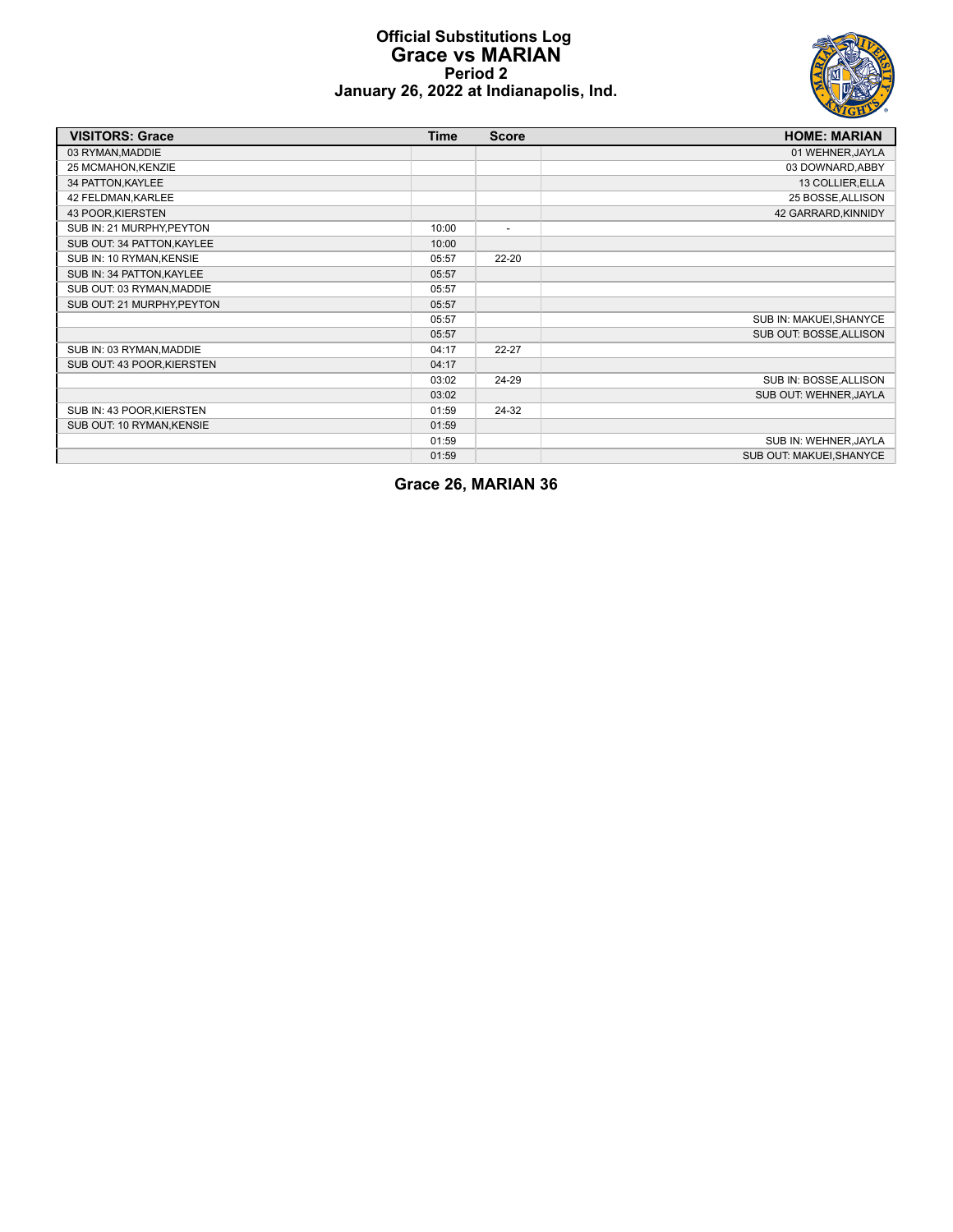# **Official Substitutions Log Grace vs MARIAN Period 3 January 26, 2022 at Indianapolis, Ind.**



| <b>VISITORS: Grace</b>     | Time  | <b>Score</b> | <b>HOME: MARIAN</b>      |
|----------------------------|-------|--------------|--------------------------|
| 03 RYMAN.MADDIE            |       |              | 01 WEHNER.JAYLA          |
| 25 MCMAHON, KENZIE         |       |              | 03 DOWNARD.ABBY          |
| 34 PATTON, KAYLEE          |       |              | 13 COLLIER, ELLA         |
| 42 FELDMAN.KARLEE          |       |              | 25 BOSSE, ALLISON        |
| 43 POOR KIERSTEN           |       |              | 42 GARRARD.KINNIDY       |
|                            | 07:38 | $31 - 40$    | SUB IN: MAKUEI.SHANYCE   |
|                            | 07:38 |              | SUB OUT: COLLIER.ELLA    |
| SUB IN: 21 MURPHY.PEYTON   | 04:47 | $33 - 42$    |                          |
| SUB OUT: 42 FELDMAN.KARLEE | 04:47 |              |                          |
|                            | 04:47 |              | SUB IN: COLLIER.ELLA     |
|                            | 04:47 |              | SUB OUT: MAKUEI, SHANYCE |
|                            | 02:31 | $33 - 43$    | SUB IN: SALES.MAJESTIC   |
|                            | 02:31 |              | SUB OUT: GARRARD.KINNIDY |

**Grace 41, MARIAN 48**